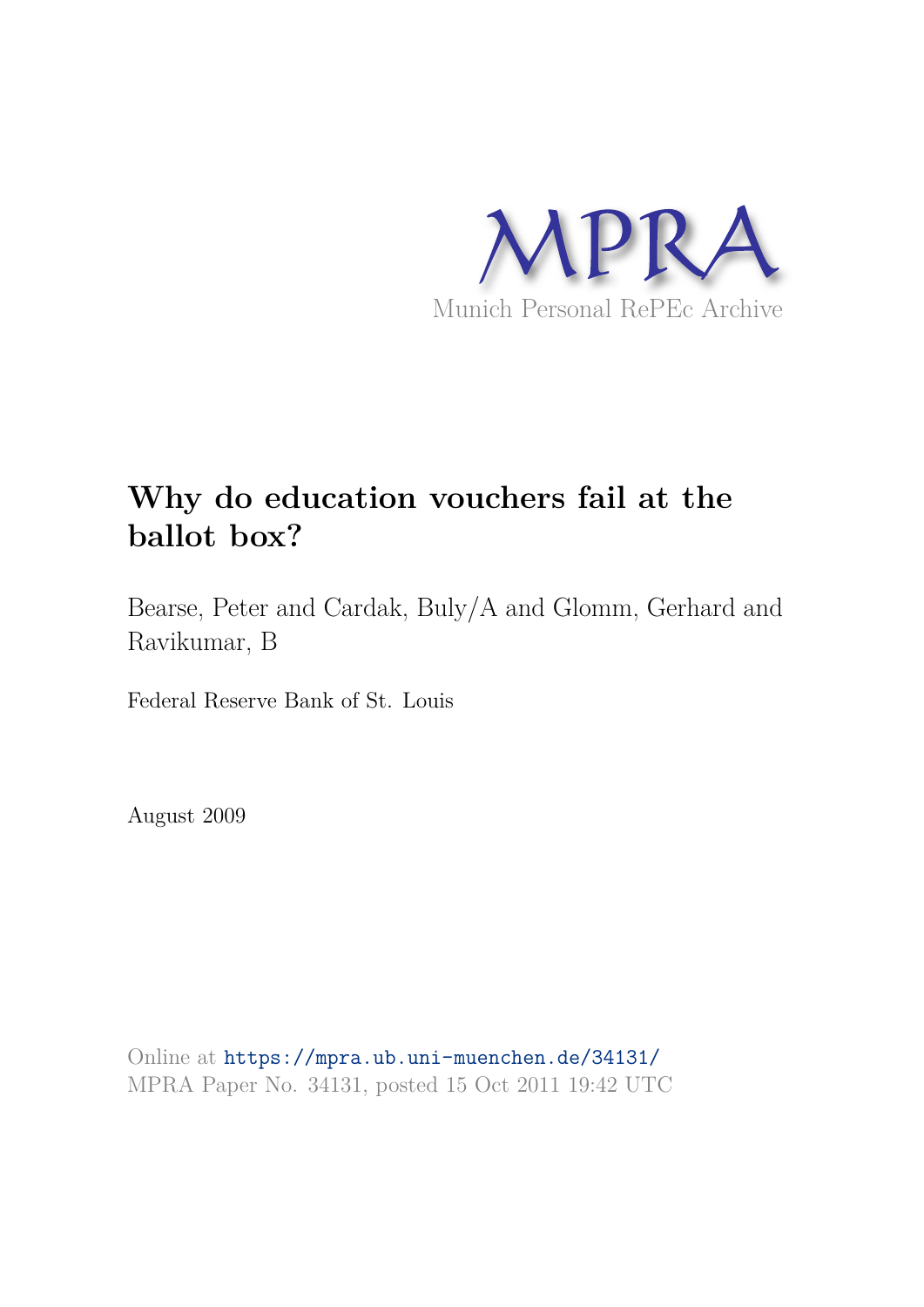# Why Do Education Vouchers Fail at the Ballot Box?<sup>\*</sup>

Peter Bearse<sup>†</sup> Buly A. Cardak<sup>‡</sup> Gerhard Glomm<sup>§</sup> B. Ravikumar<sup>¶</sup>

August 2009

Revised September 2011

#### Abstract

We compare a uniform voucher regime against the status quo mix of public and private education, focusing on the distribtuion of welfare gains and losses across households by income. We argue that the topping-up option available under uniform vouchers is not sufficiently valuable for the poorer households, so the voucher regime is defeated at the polls. Our result depends critically on the opting-out feature in the current system.

We are thankful for helpful comments from Marco Basetto, V.V. Chari, Gianni De Fraja, Ray Riezman, Rich Romano, Jon Sonstelie, Itzhak Zilcha, and seminar participants at Ben Gurion University, Tel Aviv University, the Federal Reserve Bank of Chicago, the Federal Reserve Bank of Minneapolis, the University of Illinois, and The Melbourne Institute. This paper has also benefited from comments received at the Meeting of the Society for Economic Dynamics in San Jose, Costa Rica, the Winter Meetings of the Econometric Society in Atlanta, GA, the CEPR/IHS Conference on Dynamic Aspects of Policy Reform in Vienna, Austria, the Public Economic Theory meetings in Galway, Ireland, and the Australasian Public Choice Conference in Melbourne, Australia. We also thank Judith Ahlers for her editorial assistance. The views expressed in this article are those of the authors and do not necessarily reflect the views of the Federal Reserve Bank of St. Louis or the Federal Reserve System. Any remaining shortcomings are entirely our own.

<sup>&</sup>lt;sup>†</sup>Department of Economics, 462 Bryan School of Business and Economics, University of North Carolina at Greensboro, Greensboro, NC 27402-6165, bearse@uncg.edu

<sup>&</sup>lt;sup>7</sup>School of Economics and Finance, La Trobe University, Victoria 3086, Australia, b.cardak@latrobe.edu.au

<sup>x</sup>Corresponding author: Department of Economics, Wylie Hall, Room 105, Indiana University, Bloomington, IN 47405, gglomm@indiana.edu

<sup>{</sup>Research Division, Federal Reserve Bank of St. Louis, P.O. Box 442, St. Louis, MO 63166, b.ravikumar@wustl.edu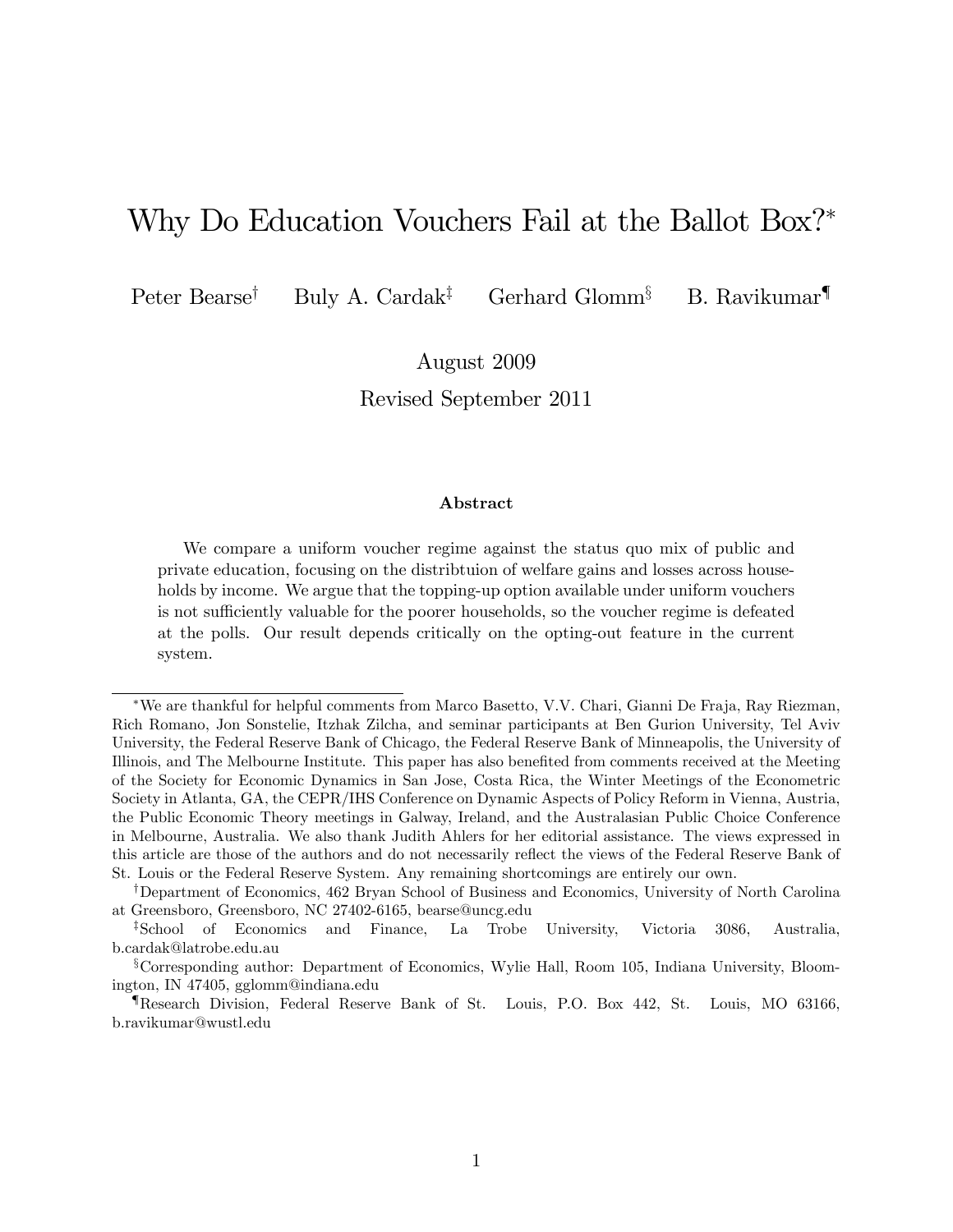# 1 Introduction

In the year 2000, two U.S. states  $\sim$  California and Michigan  $\sim$  put proposals for largescale, statewide education vouchers on their ballots. Both proposals were soundly rejected in statewide elections, with opposition at the ballot box in excess of 60 percent. These two cases are the most well known in a string of electoral defeats involving vouchers. This phenomenon is not limited to the United States; education voucher proposals of a scope greater than that of an experimental level are rare in other countries as well.<sup>1</sup> Instead, the coexistence of public and private education seems to be the predominant institutional arrangement (see James, 1987).

In this paper we examine the political support for or opposition to education vouchers. Specifically, we quantify the welfare gains and losses to households in different income classes when we switch from the status quo to a uniform voucher regime. To illustrate our findings, we use the model of Epple and Romano (1996) and Glomm and Ravikumar (1998) as our status quo education Önance regime. In that model, both public and private schools coexist. All households pay income taxes to fund public education, but they can opt out of public education to attend a private school of their choice at their own cost. The funding level for public education in this mixed public-private regime is determined by majority voting. We compare the status quo against a uniform voucher economy similar to the one recommended by Friedman (1962). In our voucher economy, the government collects taxes on income and uses the tax revenue to finance education vouchers. Each school-age child receives the same voucher amount. Unlike the status quo mix of public and private education, the government does not *provide* education in our voucher economy; it only *finances* education. Given the voucher amount each child receives, households determine the level of educational services for their children. Some households use their after-tax income to supplement vouchers (and reduce their expenditures on other goods), while others do not.

<sup>&</sup>lt;sup>1</sup>West (1997) and Carnoy (1997) provide descriptions and differing interpretations of these experiments.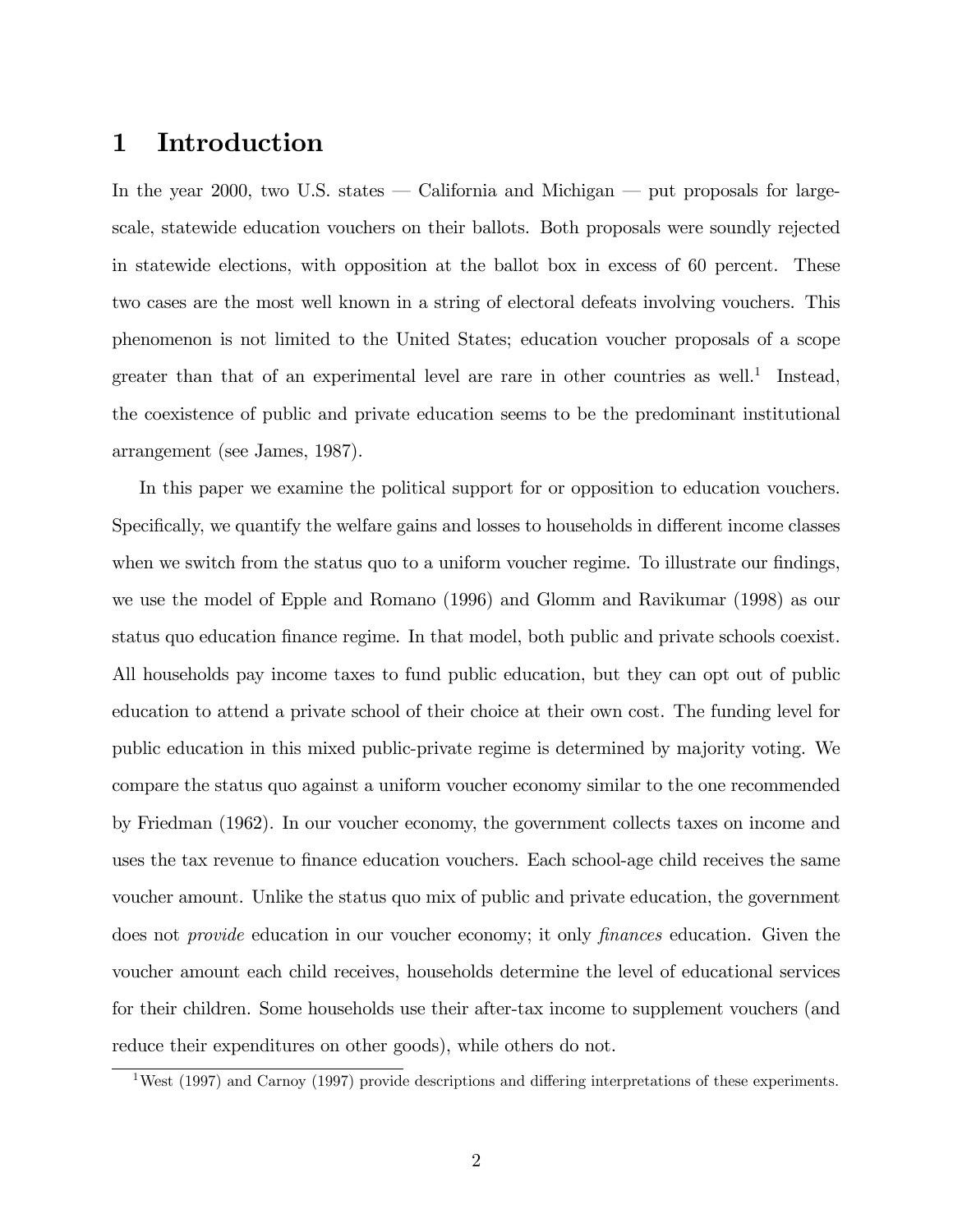In our model, the uniform voucher regime provides households the option of "topping" up,î whereas the status quo does not. For a household whose allocation in the status quo is such that the marginal rate of substitution (MRS) of education for other goods is greater than the marginal rate of transformation (MRT) (i.e., for a relatively rich household), the topping-up option might have positive value and, hence, might affect the political support for the status quo. However, poor households in our setup are typically faced with the opposite situation where their MRS is less than the MRT and the topping-up option does not have positive value. The number of households who are better of with the topping-up option is clearly important for the support for vouchers.

When we switch from the status quo to the uniform vouchers, the size of the pie (i.e., the tax rate) as well as the distribution of the pie changes. We first isolate the effect of the distribution of the pie. We compare the two regimes by fixing the size of the pie to be the same as that in the status quo (by fixing the tax rate at the status quo level). With the same tax rate, the rich households who chose private education in the status quo would be better off since part of the cost of private education is offset by the voucher. The poor households receive a smaller voucher than the educational expenditure in the status quo since the tax revenues are distributed among all households in the uniform voucher regime instead of among just those who chose public education in the status quo. Despite the lower voucher amount some households could take advantage of the topping-up option in the uniform voucher regime if the overall resources available to them are sufficiently large and if their consumption-voucher bundle is such that their MRS is greater than the MRT. Quantitatively, however, it turns out that the topping-up option does not make the poorer households better of relative to the status quo, either because the overall resources are not sufficiently large or because their MRS is less than the MRT. Consequently, a majority of households prefer the status quo to uniform vouchers.

To account for the change in the size of the pie due to the change in the education finance regime, we calculate the majority voting equilibrium tax rate in the voucher regime.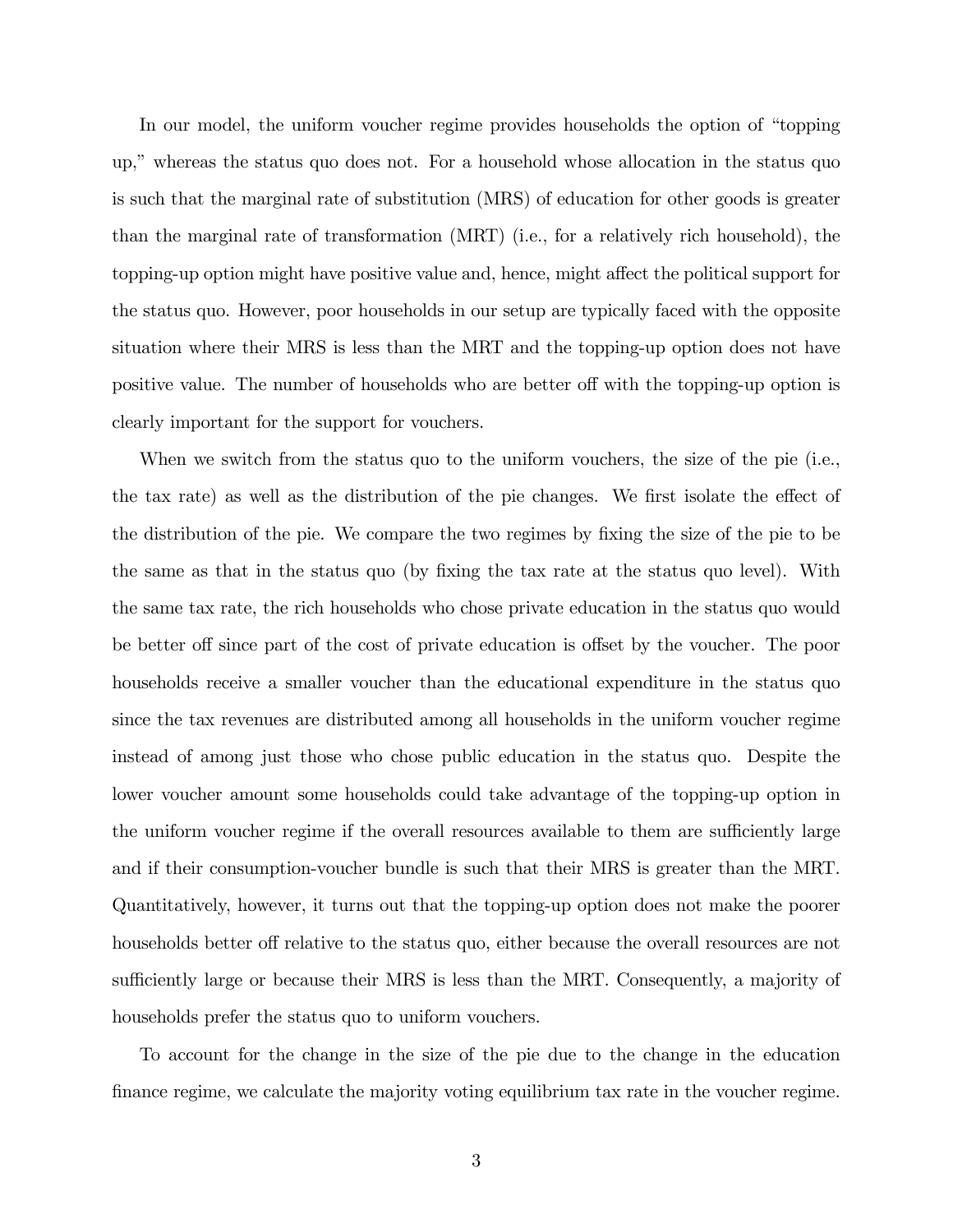The uniform voucher regime yields a higher equilibrium tax rate relative to the status quo. When we conduct an election between the status quo and uniform vouchers, we find that the uniform voucher regime is unable to garner a majority of the votes. The coalition opposed to vouchers consists of the two ends of the income distribution, the rich and the poor.

Much of the political economy literature on education vouchers studies selective vouchers given to those who choose private school (i.e., the rich). Examples of these types of analyses include Rangazas (1995) and Hoyt and Lee (1998).<sup>2</sup> The paper closest to our analysis here is by Chen and West (2000). They study uniform vouchers as well as vouchers targeted at the poor. Unlike Chen and West, we study how the political support for or opposition to vouchers is distributed across income classes. Moreover, we quantify the size of the welfare losses or gains.

The structure of our paper is the following. In Section 2, we present two stylized models  $$ one representing the status quo which has publicly provided education and private education options and another representing the voucher regime where an education voucher is given to everyone. In Section 3, we calibrate the status quo model to match features of the U.S. data. We then conduct computational experiments to examine the popular support and the distribution of welfare gains for the uniform voucher regime relative to the status quo. Concluding remarks are contained in Section 5. Proofs are relegated to Appendix A and sensitivity analyses are in Appendix B.

# 2 Model

In this section, we briefly review the mixed education model of Epple and Romano (1996) and Glomm and Ravikumar (1998). We choose the mixed public-private regime as our status quo since it is a good description of the current K-12 education system in the U.S. and in many other countries. In this discrete choice regime, households can opt out of public education, sending their children to private schools instead, albeit at their own cost.

 $2$ Other work on education vouchers includes Nechyba (1999, 2000), Cohen-Zada and Justman (2003, 2005), Ferreyra (2007), and Bearse, Glomm, and Ravikumar (2000).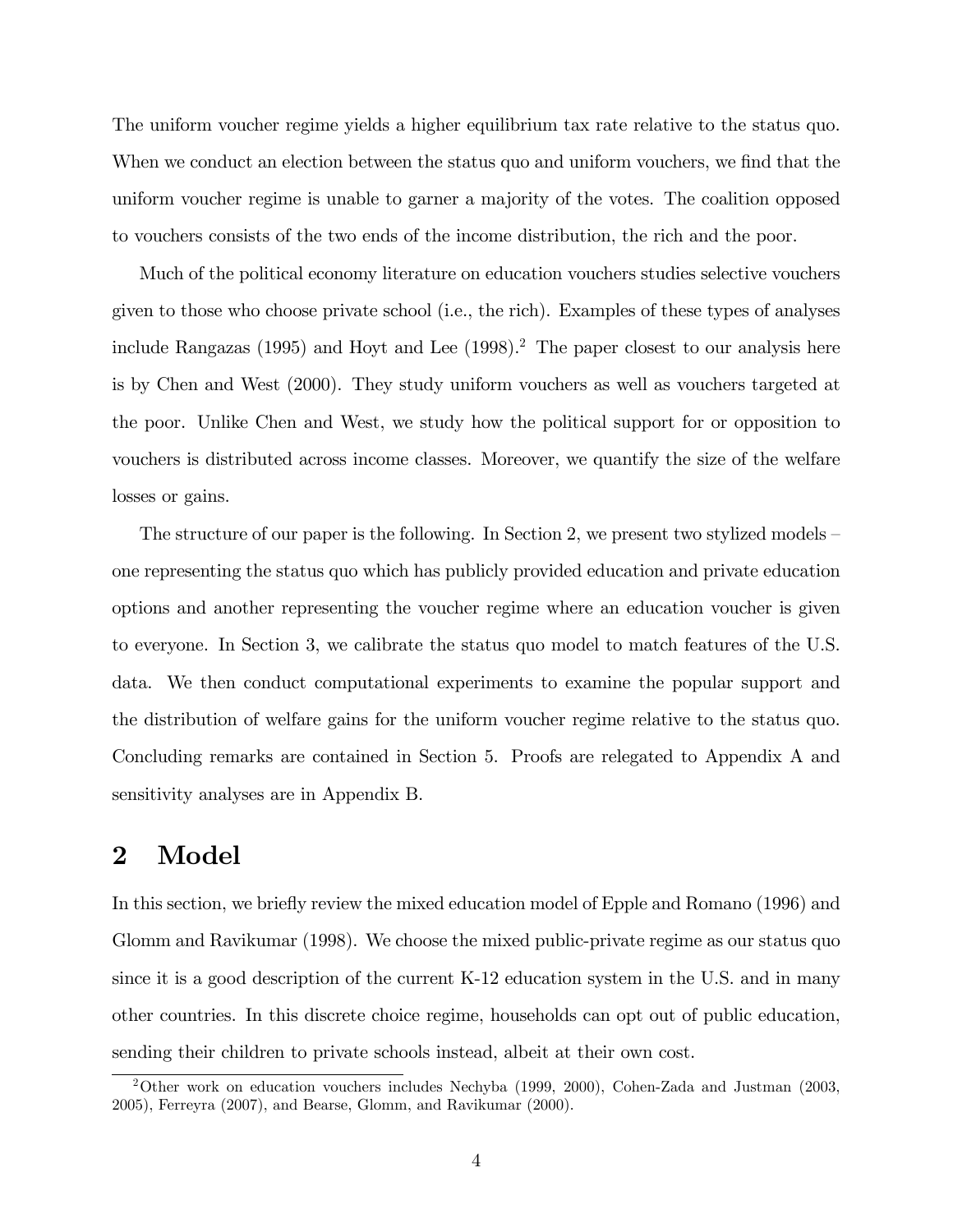The economy is populated by a large number of households. We normalize the size of the population to 1. Households differ only by income,  $y$ , which is endowed across households according to the c.d.f.  $F$  (p.d.f.  $f$ ); the p.d.f. is assumed to be continuously differentiable. We label households by their income and refer to a household with income  $y$  as "household y." The support of F is  $\mathbb{R}_+$  and mean income, Y, exceeds median income,  $y_m$ .

Households derive utility from a numeraire consumption good  $c$  and education  $e$ . The consumption good refers to all goods and services that the household prefers other than education. The preferences of each household are represented by the CRRA utility function:

$$
u(c,e) = \begin{cases} \frac{1}{1-\sigma} (c^{1-\sigma} + \delta e^{1-\sigma}), & \sigma > 0, \sigma \neq 1, \delta > 0, \\ \ln c + \delta \ln e, & \sigma = 1. \end{cases}
$$
(1)

Theoretical results in Subsections 2.1 and 2.2 are valid for more general preferences. However, the quantitative results in Section 3 rely on the CRRA functional form.

#### 2.1 Mixed Public-Private Education Regime (Status Quo)

The government uses the tax revenues,  $\tau Y$ , to provide educational services. All households face a discrete choice: publicly provided education or private education. Households who choose public education receive the same educational services,  $E = \frac{\tau Y}{N}$  $\frac{rY}{N}$ , where N is the proportion that chooses public education.

Households who opt out of publicly provided education have to pay the full cost of private education. Expenditure on private education is specific to the household. The market for e is assumed to be perfectly competitive with a large number of producers facing identical technologies exhibiting constant marginal costs. We measure units of  $e$  so as to normalize its price to one unit of consumption. Each household allocates the after-tax income to consumption and educational services, that is,

$$
e = (1 - \tau)y - c.\tag{2}
$$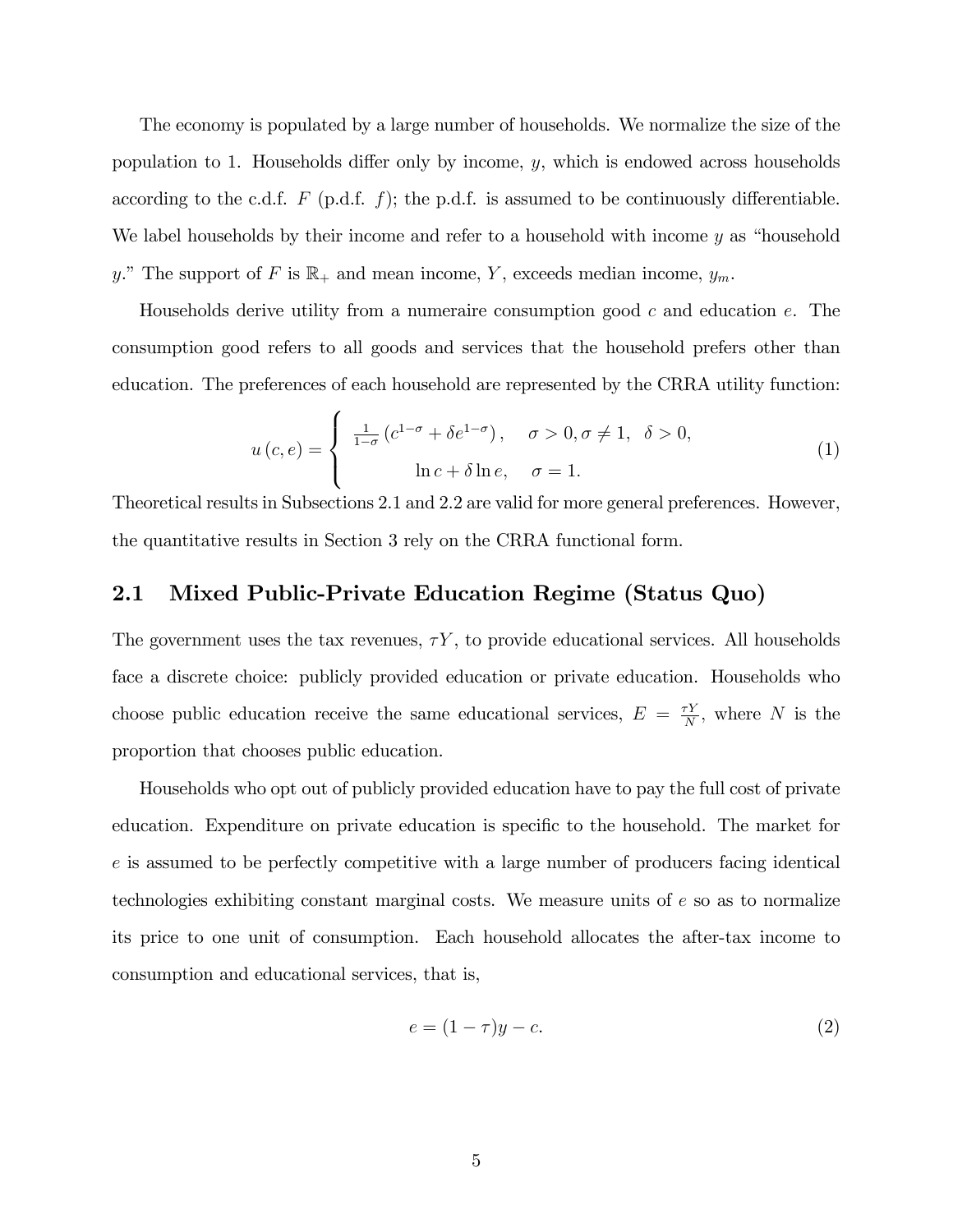If household y chooses public education, the allocations and indirect utility are

$$
c = (1 - \tau)y, \quad e = E = \frac{\tau Y}{N},
$$
  
\n
$$
V(\tau, y, N \mid public) = \frac{1}{1 - \sigma} \left\{ (1 - \tau)^{1 - \sigma} y^{1 - \sigma} + \delta \left( \frac{\tau Y}{N} \right)^{1 - \sigma} \right\}.
$$
\n(3)

Choosing private education involves maximizing (1) subject to the constraint (2), with solution and indirect utility, respectively, given by

$$
c = \frac{1}{1 + \delta^{\frac{1}{\sigma}}}(1 - \tau)y, \quad e = \frac{\delta^{\frac{1}{\sigma}}}{1 + \delta^{\frac{1}{\sigma}}}(1 - \tau)y,
$$

$$
V(\tau, y \mid private) = \frac{\left\{1 + \delta^{\frac{1}{\sigma}}\right\}^{\sigma}}{1 - \sigma}(1 - \tau)^{1 - \sigma}y^{1 - \sigma}.
$$

A household chooses public education over private if and only if  $V(\tau, y, N \mid public) \ge$  $V(\tau, y \mid private)$ . A critical income  $\hat{y}$  exists such that all households with incomes below (above)  $\hat{y}$  choose public education (private education). The critical income  $\hat{y}$  is a continuous function of  $\tau$  and N. Glomm and Ravikumar (1998) show that there exists a unique  $N^* \in$  $(0, 1)$  that solves the consistency condition  $N = F(\hat{y})$  for all  $\tau \in (0, 1)$ . Denote the fixed point as  $N(\tau)$ .

An equilibrium for this economy is an allocation across households,  ${c, e}$ , a critical income,  $\hat{y}$ , and aggregate outcomes  $\{N, E, \tau\}$  that satisfy: (i) given E and  $\tau$ , the allocations  ${c, e}$  and school choice are utility maximizing for all households, (ii) enrollment in public education is  $N = F(\hat{y})$ , (iii) the government's budget is balanced, and (iv) there does not exist another tax rate  $\tau'$  which beats  $\tau$  in majority voting.

The decisive voter  $(y_d^{SQ})$  $d_d^{\text{SQ}}$ , where the superscript  $SQ$  refers to status quo) chooses public education and his most preferred tax rate is the unique solution to

$$
\max u\left(\left(1-\tau\right)y_d^{SQ}, \frac{\tau Y}{N\left(\tau\right)}\right)
$$

:

For  $\sigma \leq 1$ , the decisive voter is household  $y_m$ . For  $\sigma > 1$ , the decisive voter is defined by  $F(y_h) - F(y_d^{SQ})$ d  $= 0.5$ , where  $y_h$  is the income of the household that is just indifferent between public and private education.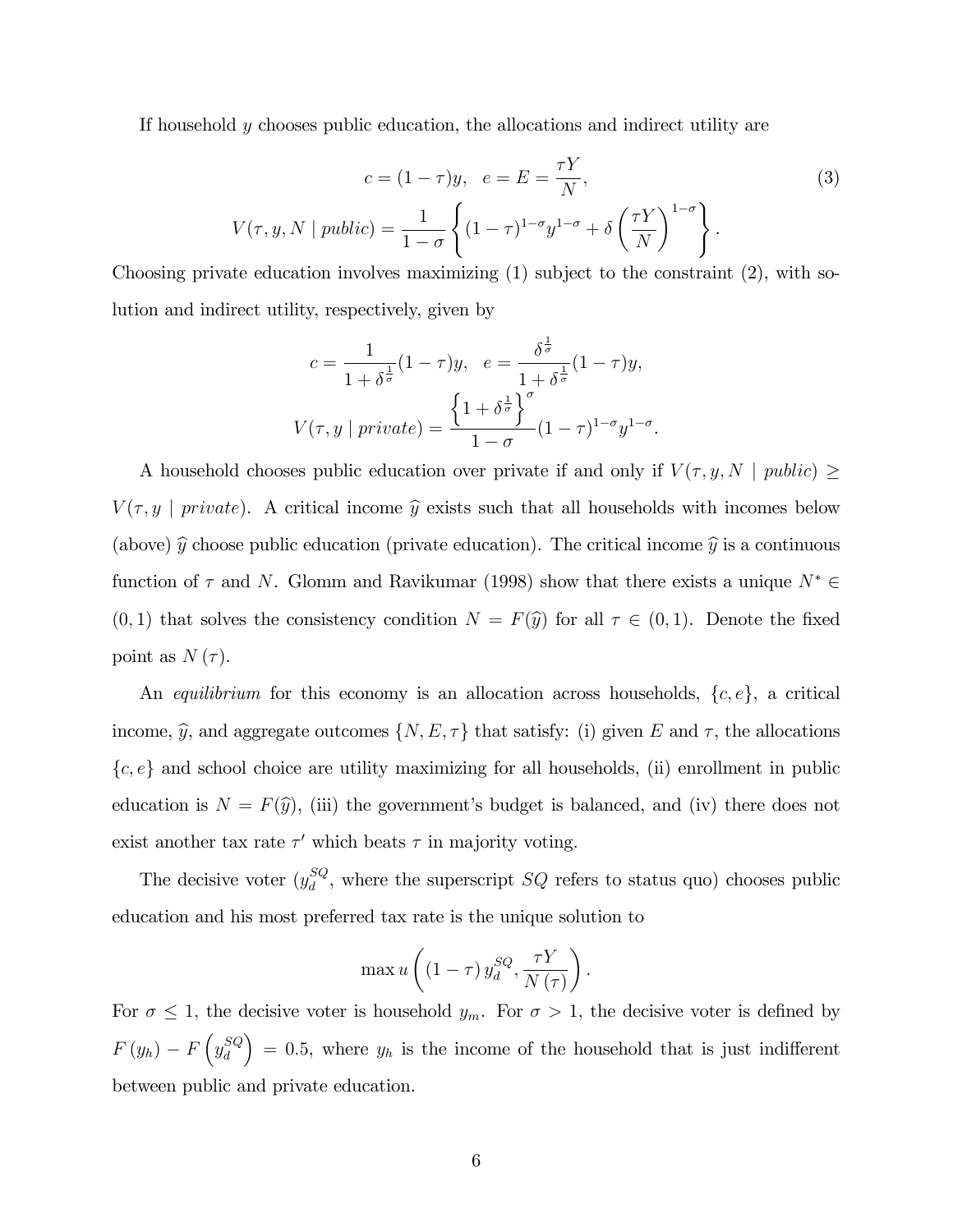#### 2.2 Uniform Vouchers

In a uniform voucher regime each household receives the voucher amount  $v$ , so we can write the government budget constraint as  $v = \tau Y$ .<sup>3</sup> Each household treats v and  $\tau$  as given and chooses the pair  $(c, e)$  so as to maximize utility  $u(c, e)$  subject to the budget constraint

$$
c + e \le (1 - \tau) y + \tau Y, \ c \le (1 - \tau) y.
$$
 (4)

If the upper bound on consumption is binding for household  $y$ , then its choices are

$$
c = (1 - \tau) y, \quad e = \tau Y.
$$

If the upper bound is not binding, then household  $y$  will supplement the voucher and its optimal choices are

$$
c = \frac{1}{1+\delta^{\frac{1}{\sigma}}} \left\{ (1-\tau)y + \tau Y \right\}, \quad e = \frac{\delta^{\frac{1}{\sigma}}}{1+\delta^{\frac{1}{\sigma}}} \left\{ (1-\tau)y + \tau Y \right\}.
$$

For income distributions with support  $\mathbb{R}_+$ , there exist low-income households who do not supplement their voucher and high-income households who do supplement their voucher.

An equilibrium for the uniform vouchers economy is an allocation  $(c, e)$  across households and a public policy  $(v, \tau)$  satisfying: (i) Each household's choice of  $(c, e)$  is individually rational given public policy  $(v, \tau)$ ; (ii)  $\tau$  is a majority winner; and (iii) the government runs a balanced budget; that is,  $v = \tau Y$ .

Denote the decisive voter by  $y_d^U$ , where the superscript U refers to Uniform vouchers. The proposition below describes the majority voting equilibrium.

**Proposition 1.** (i) Households' preferences over  $\tau$  are single-peaked and there exists a majority voting equilibrium tax rate. (ii) If  $\sigma \leq 1$ , then the decisive voter is household  $y_m$  and the majority preferred tax rate is given by

$$
\frac{\delta\left(\tau Y\right)^{-\sigma}}{\left(\left(1-\tau\right)y_m\right)^{-\sigma}} = \frac{y_m}{Y},
$$

 $3$ As noted in the Introduction, vouchers are merely instruments used by the government to finance education; the government does not directly provide education. In our model of vouchers, a "school" is similar to a "firm" in the neoclassical model. Schools simply convert resources to educational services, so we do not refer to "public" or "private" schools.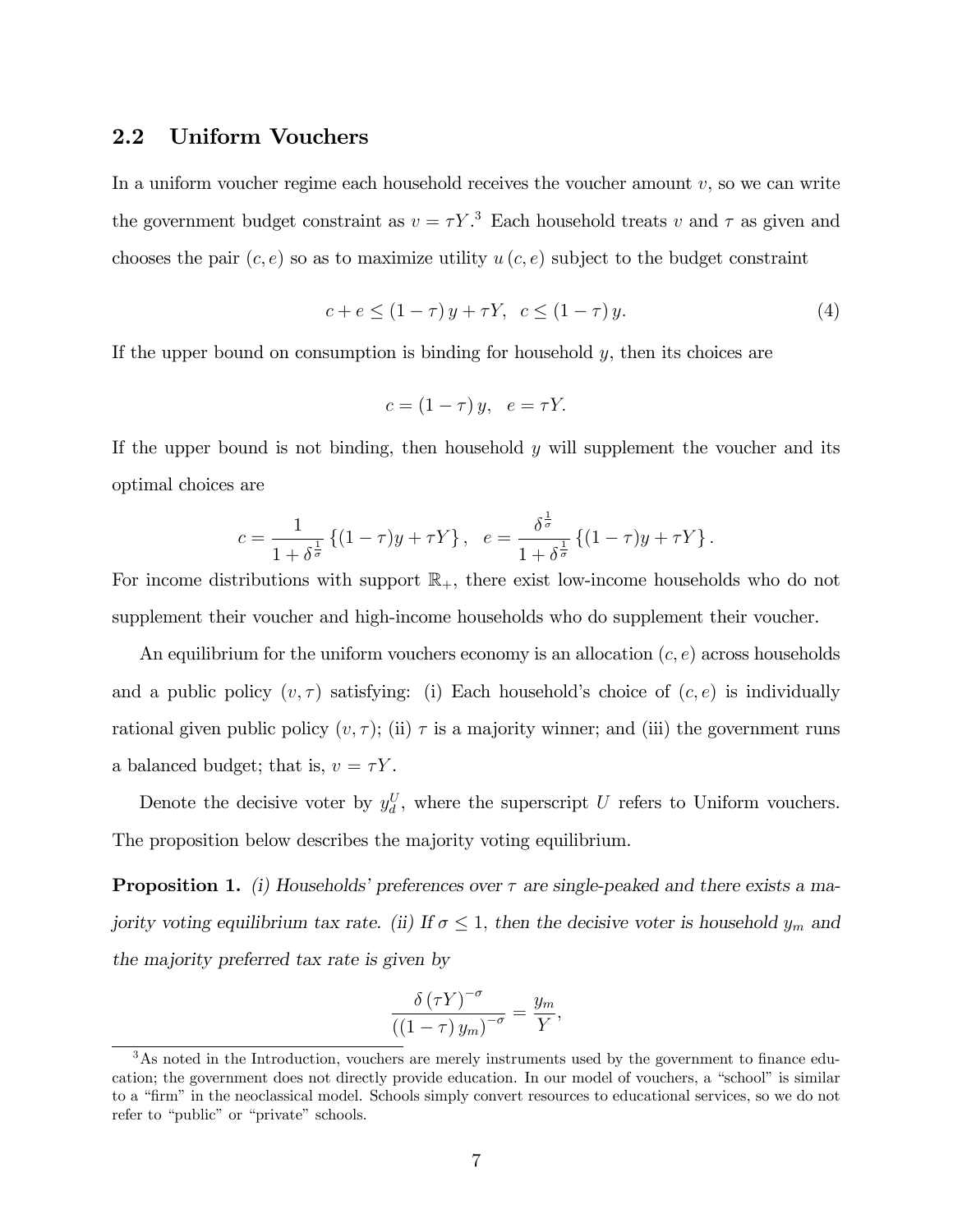and if  $\sigma > 1$ , then the decisive voter,  $y_d^U$ , is implicitly determined by  $1-F(Y)+F(y_d^U)=0.5$ , and the majority preferred tax rate is given by

$$
\frac{\delta\left(\tau Y\right)^{-\sigma}}{\left(\left(1-\tau\right)y_d^U\right)^{-\sigma}} = \frac{y_d^U}{Y}.
$$

### 3 Are Vouchers Electable?

In this section, we examine quantitatively whether uniform vouchers can garner a majority of the votes compared with the status quo mixed public-private education regime. As noted in the Introduction, the voucher regime offers a "topping-up" option, whereas the status quo does not. We compare the status quo against uniform vouchers when the tax rate is fixed at the status quo level.

Given the same tax rate, each household's constraint on consumption is identical in both regimes:  $c \leq (1 - \tau)y$ . For the households who chose private education in the status quo, the voucher regime offers  $\tau Y$  in education spending while the status quo offers nothing. Thus, such households (fraction  $1-N$  of the population) are strictly better off in the voucher regime. For the households who chose public education  $(N)$  in the status quo, the voucher amount is less than the educational expenditure in the status quo. This is because the tax revenues are distributed among all households in the uniform voucher regime, whereas in the status quo only those who chose public education receive the tax revenues. One might conclude then that all of N households would oppose the voucher regime in an election between status quo and the vouchers. That would be correct, however, for only some of the N households. For households at a consumption-voucher bundle where the MRS is less than the MRT, the topping-up option has no value. (This is the case for relatively poor households.) These households are constrained in their education spending and cannot move in the direction of fewer educational services and more consumption (see Figure 1).

Even though the voucher amount is lower, some of the  $N$  households might be better off if their consumption-voucher bundle is such that their MRS is greater than the MRT (see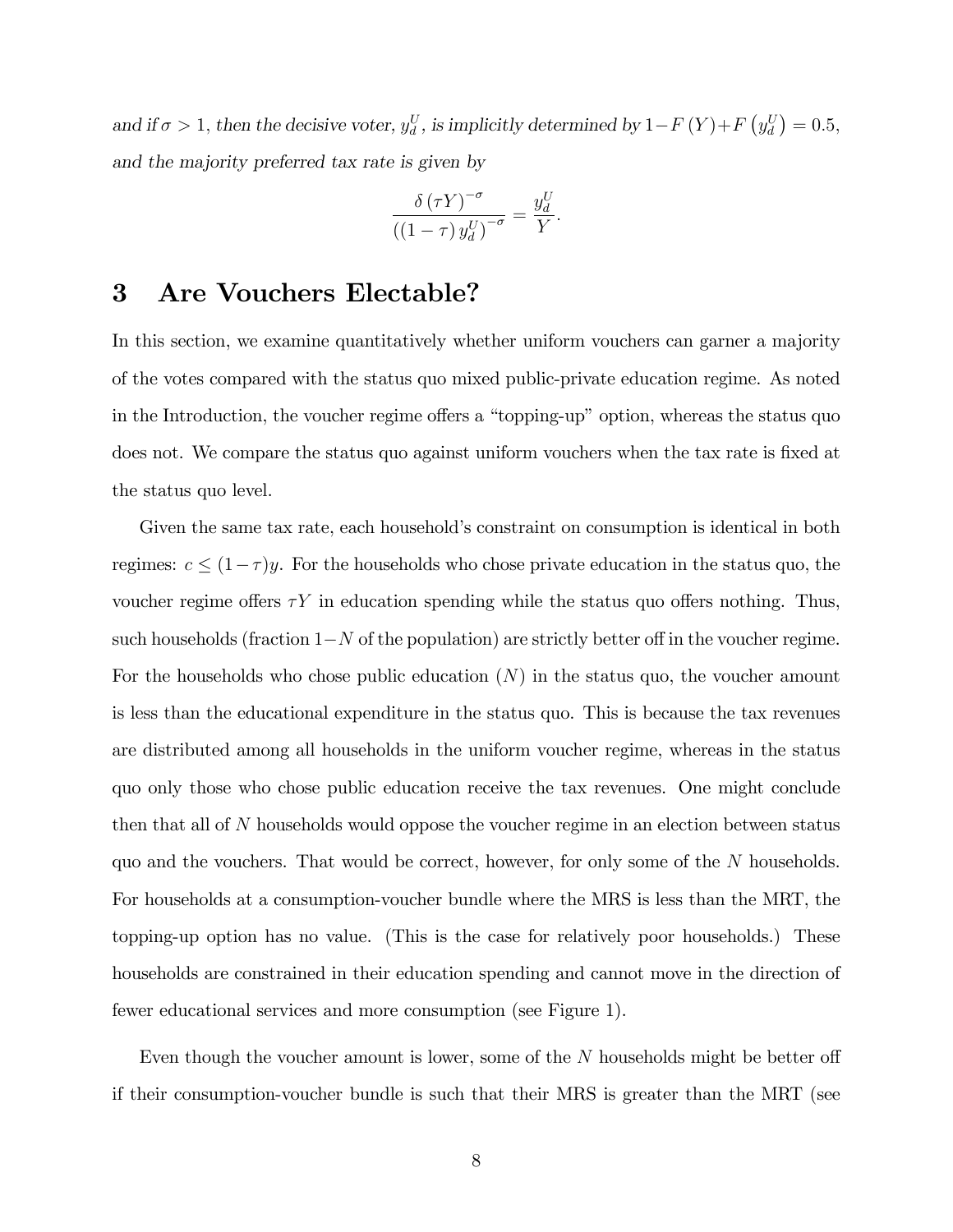

Figure 1: Trade-offs for a poor household

Figure 2). Such households could use the topping-up option to increase educational services by reducing their consumption, making themselves better off, provided the overall resources available to them are sufficiently large. The topping-up option is beneficial for the relatively rich households.

The electability of vouchers then depends on how many households chose private education in the status quo and how many among those that chose public education can use the topping-up option to make themselves better off. This is a quantitative question.

In order to answer the question, we calibrate the status quo model to match certain features of the U.S. data and then examine who gains and who loses when we switch to a uniform voucher regime. Our status quo model is parsimonious: Other than the parameters of  $F(y)$  that we take directly from the data on household income distribution, we have only two preference parameters in (1),  $\delta$  and  $\sigma$ , to calibrate. To implement our quantitative analysis, we assume a *lognormal*  $(m, s^2)$  income distribution, following Epple and Romano (1996). We choose  $m = 3.36$  and  $s = 0.68$  to match the mean and median incomes in the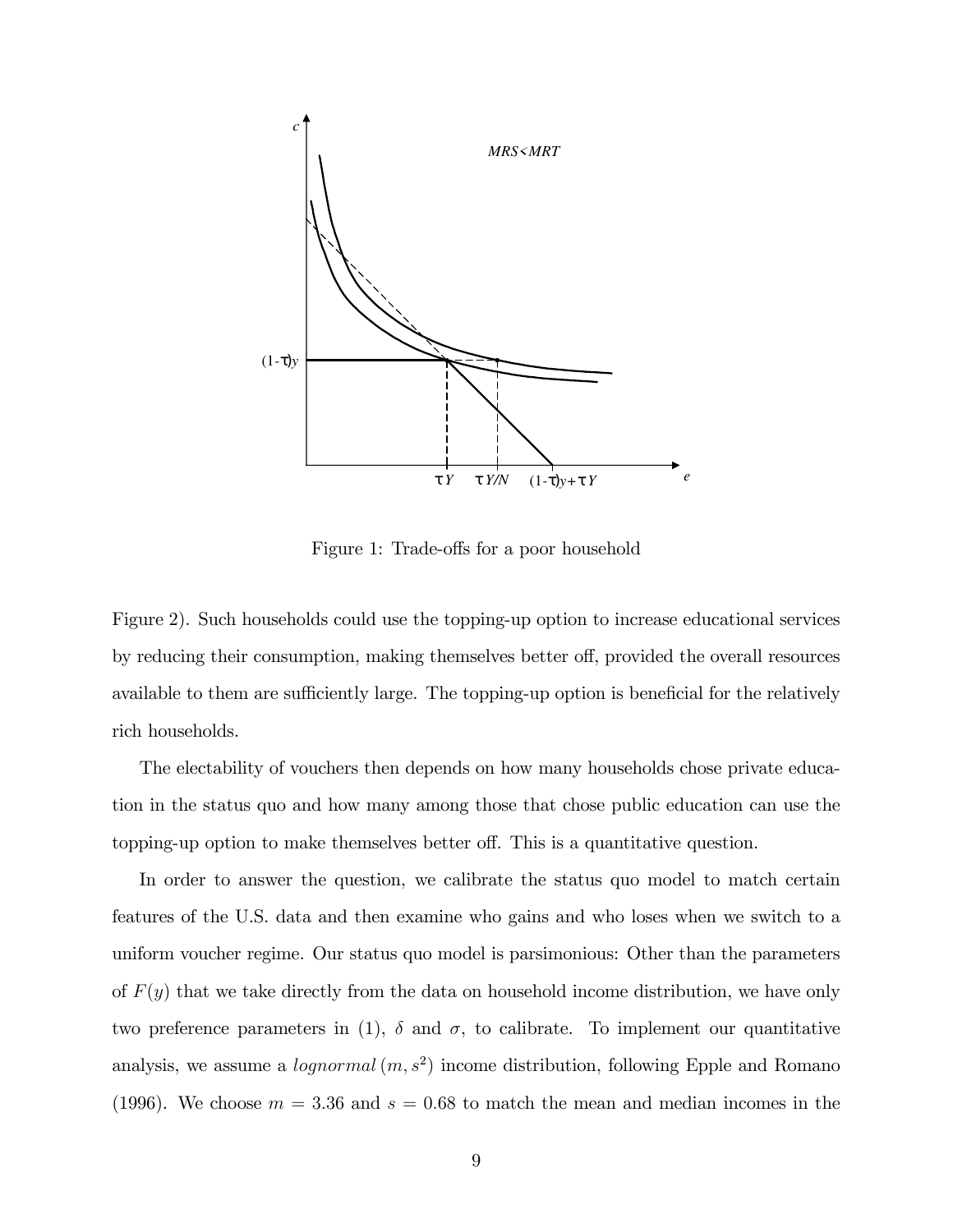

Figure 2: Trade-offs for a wealthy household who chooses public education in the status quo

U.S. household income distribution in 1989, measured in thousands of dollars. (Recall that vouchers were defeated at the polls, for example, in California and Colorado in 1992 and again in California and Michigan in 2000.) We choose  $\sigma = 1.54$  and  $\delta = 0.02$  to match public funding per public pupil of \$4; 222 in the 1989 U.S. data (assuming 0:5 pupils per household) and an implied price elasticity of demand for public education equal to  $-0.67$ . The values of the calibrated parameters are presented in Table 1.

These values imply an equilibrium tax rate of 5:18 percent. They also imply that the

| Parameters      | Variables Matched                   |          |          |           |           |  |
|-----------------|-------------------------------------|----------|----------|-----------|-----------|--|
| $m = 3.36$      |                                     | Model    |          | U.S. Data |           |  |
| $s = 0.68$      | Median Income                       | \$28,789 | \$28,906 |           |           |  |
|                 | Mean Income                         | \$36,257 | \$36,250 |           |           |  |
|                 |                                     |          |          | Model     | U.S. Data |  |
| $\sigma = 1.54$ | <b>Public Education Expenditure</b> |          |          | \$2,126   | \$2,111   |  |
| $\delta = 0.02$ | per Public Household                |          |          |           |           |  |
|                 | Implied Price Elasticity of         |          |          | $-0.67$   | $-0.67$   |  |
|                 | Demand for Public Education         |          |          |           |           |  |

Table 1: Calibrated values for model parameters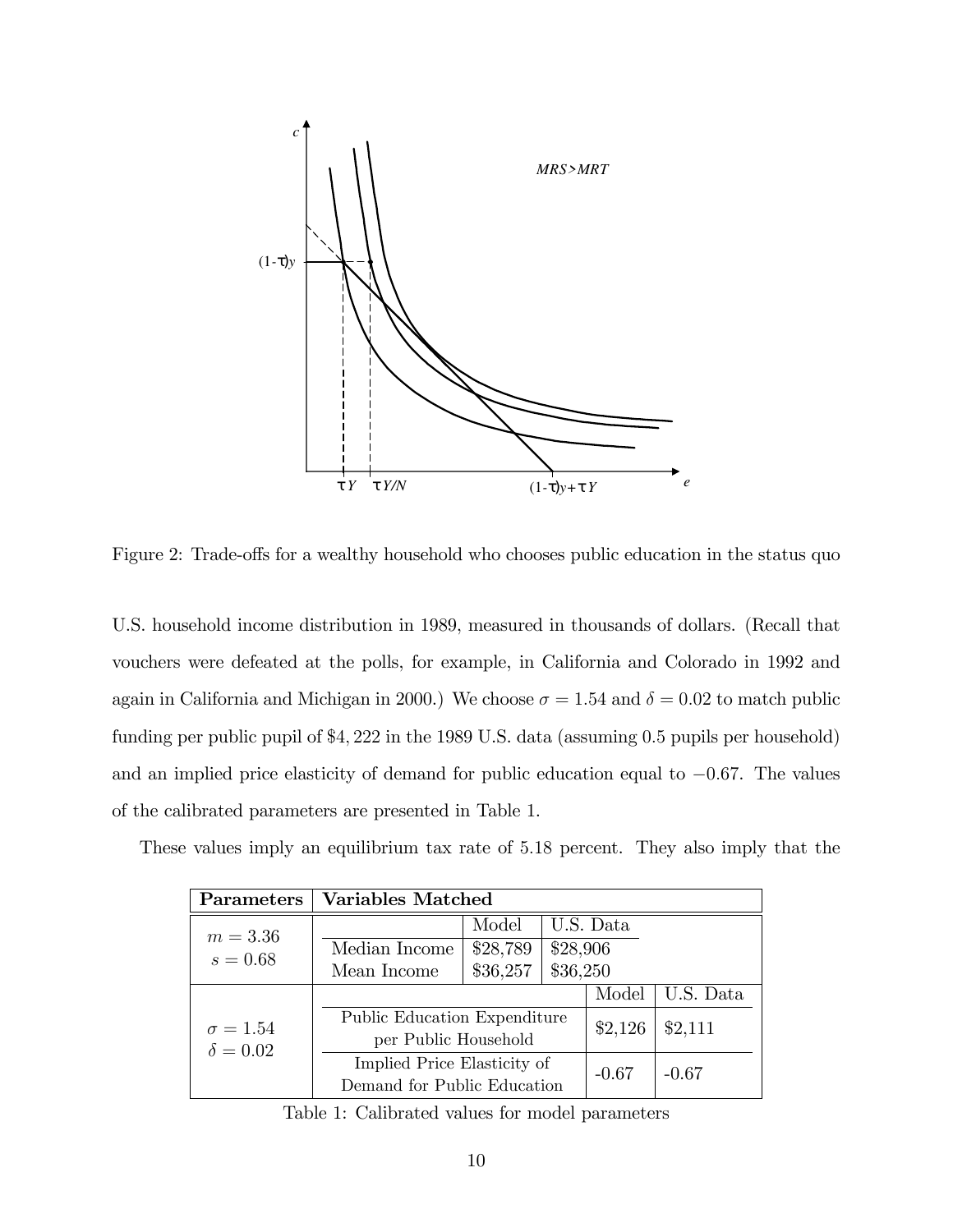bottom 88 percent of households choose public education and the top 12 percent opt out, which is consistent with the school enrollment data.

#### 3.1 Results

As noted earlier, in the voucher regime the tax revenues are distributed among all households whereas in the status quo the tax revenues are distributed only among those who choose public education. Thus, in our model, the bottom 88 percent receive less in vouchers than the educational spending they received in the status quo and the top 12 percent (who had opted out of public education) receive more than they did under the status quo. Clearly, the top 12 percent would favor vouchers. As we argued earlier, some of the bottom 88 percent would also be in favor of vouchers. For households above the 68th percentile, the consumption-voucher bundle is such that their MRS is greater than the MRT. The resources of these households are sufficiently large to top up the vouchers and move to a better consumption-education bundle as in Figure 2. Hence, the households between the 68th and 88th percentile favor the voucher regime relative to the status quo.

Households below the 41st percentile in our model are constrained as illustrated in Figure 1. Their consumption is the same as that in the status quo but their educational services are lower in the voucher regime. These households would favor the status quo.

Households between the 41st and 68th percentiles are not constrained and find the topping-up option valuable, but their overall resources are not large enough to achieve an allocation superior to what they had in the status quo. Thus, the bottom 68 percent prefer the status quo to the uniform vouchers.

Figure 3 illustrates educational services across households in both regimes. In the voucher regime, households above the 41st income percentile top up the voucher by reducing their consumption. Note that households above the 49th percentile consume more education services even relative to the status quo. However, for households between the 41st and 68th percentiles the optimal  $(c, e)$  bundle in the voucher regime does not yield a higher utility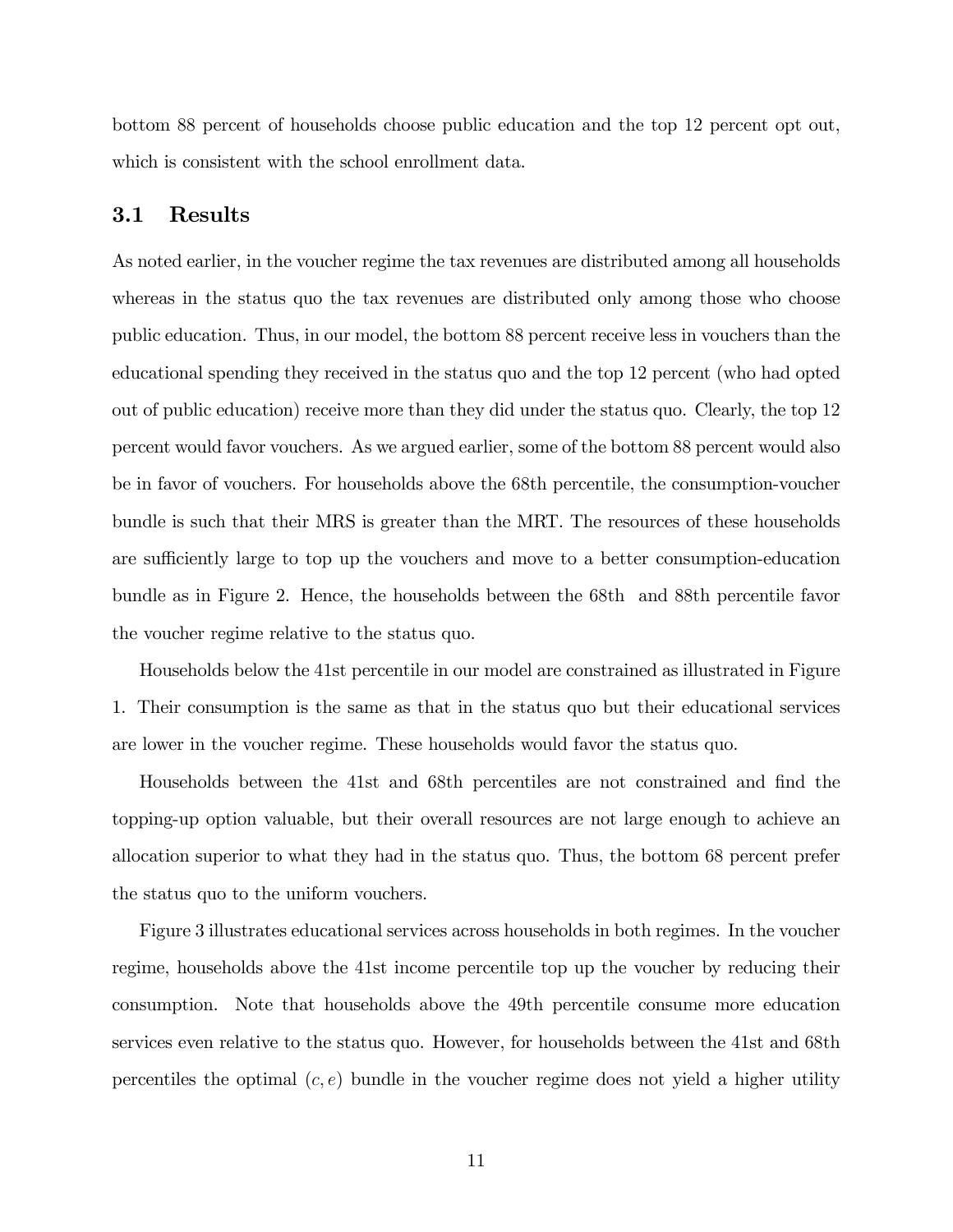

Figure 3: Educational services under status quo and uniform voucher regimes

relative to the allocation in the status quo.

Below we provide a welfare metric for the gains or losses to each household as we switch from the status quo to the uniform voucher regime. Our metric  $\omega$  is invariant to monotonic transformations of the utility function and it solves

$$
V^{SQ} (y (1 + \omega)) = V^{U} (y), \qquad (5)
$$

where  $V^{SQ}(y(1+\omega))$  denotes the utility that a household with income  $y(1+\omega)$  receives in the status quo regime and  $V^U(y)$  indicates the utility that household y obtains in the uniform voucher regime. The equivalent variation  $\omega$  represents the income transfer, measured in percent, that would make household  $y$  indifferent between the status quo and the uniform voucher regimes. When  $\omega$  is positive, household y would be worse off in the status quo without the compensating variation. The uniform voucher regime then represents a welfare improvement from the household's perspective and  $\omega$  quantifies the magnitude of the welfare gain.

Figure 4 illustrates the distribution of welfare gains across households. The welfare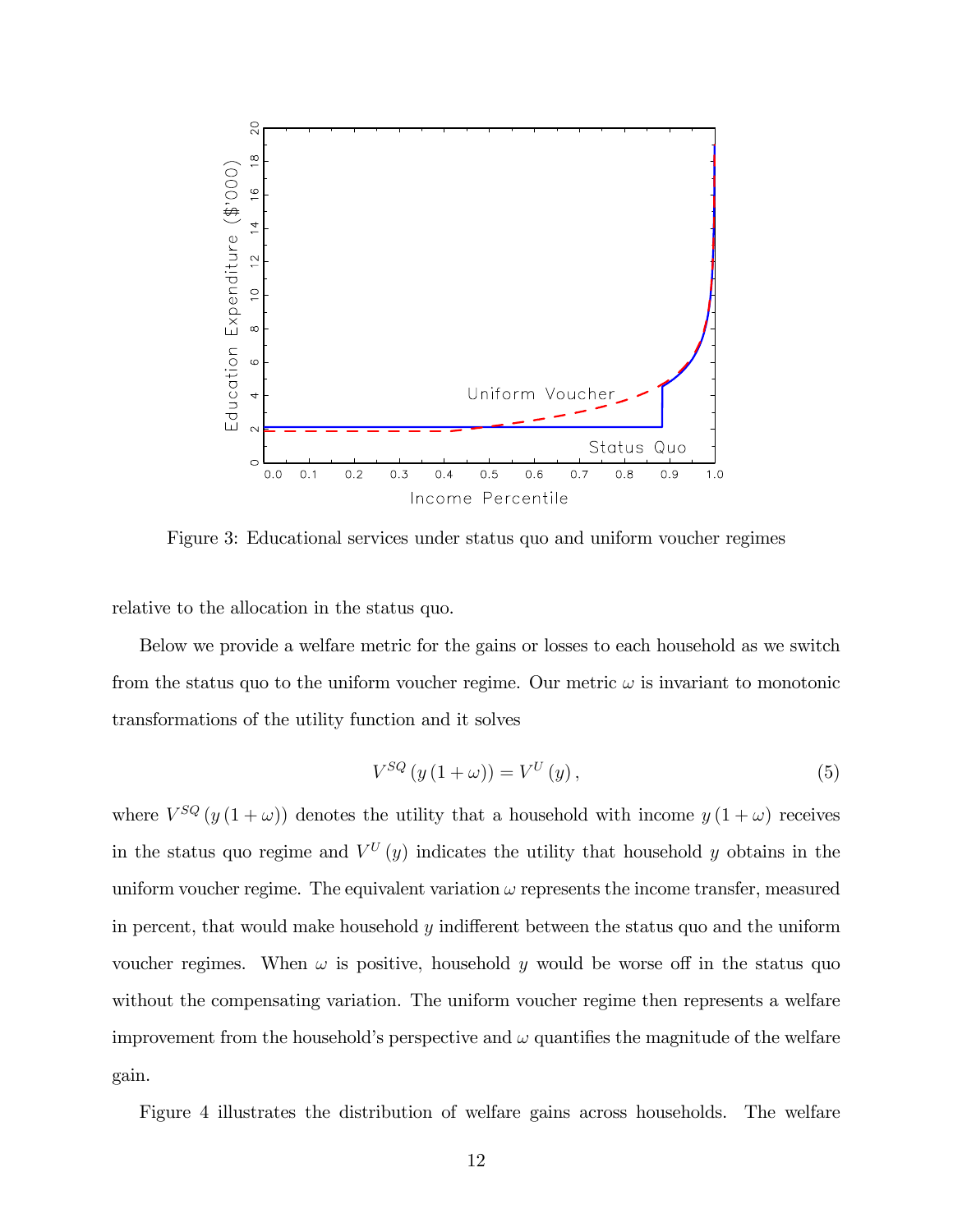

Figure 4: Welfare gains from switching to uniform vouchers with the status quo tax rate

losses to the households below the 68th percentile are less than roughly 1 percent of their income, while some of the households above the 68th percentile gain as much as 3 percent. The largest welfare gains from introducing vouchers accrue to those households who in the status quo regime are just below the critical income level that separates public from private school choosers. For these households, the "one size fits all" aspect of public education in the status quo generates the largest deviations from the privately optimal education expenditures and the vouchers allow them to undo these losses. For the top 12 percent of the income distribution (the private school users in the status quo), the welfare gains decrease with income. As the tax rate is fixed, the voucher must enhance their welfare. However, as income increases, the welfare gain relative to income decreases since the voucher is uniform.

#### 3.1.1 Role of opting-out

Critical to our conclusion on the electability of vouchers is the opting-out feature in the status quo. Suppose, instead, that the U.S. economy were modeled as a universal public education regime, that is, the tax revenues are distributed equally across the whole population as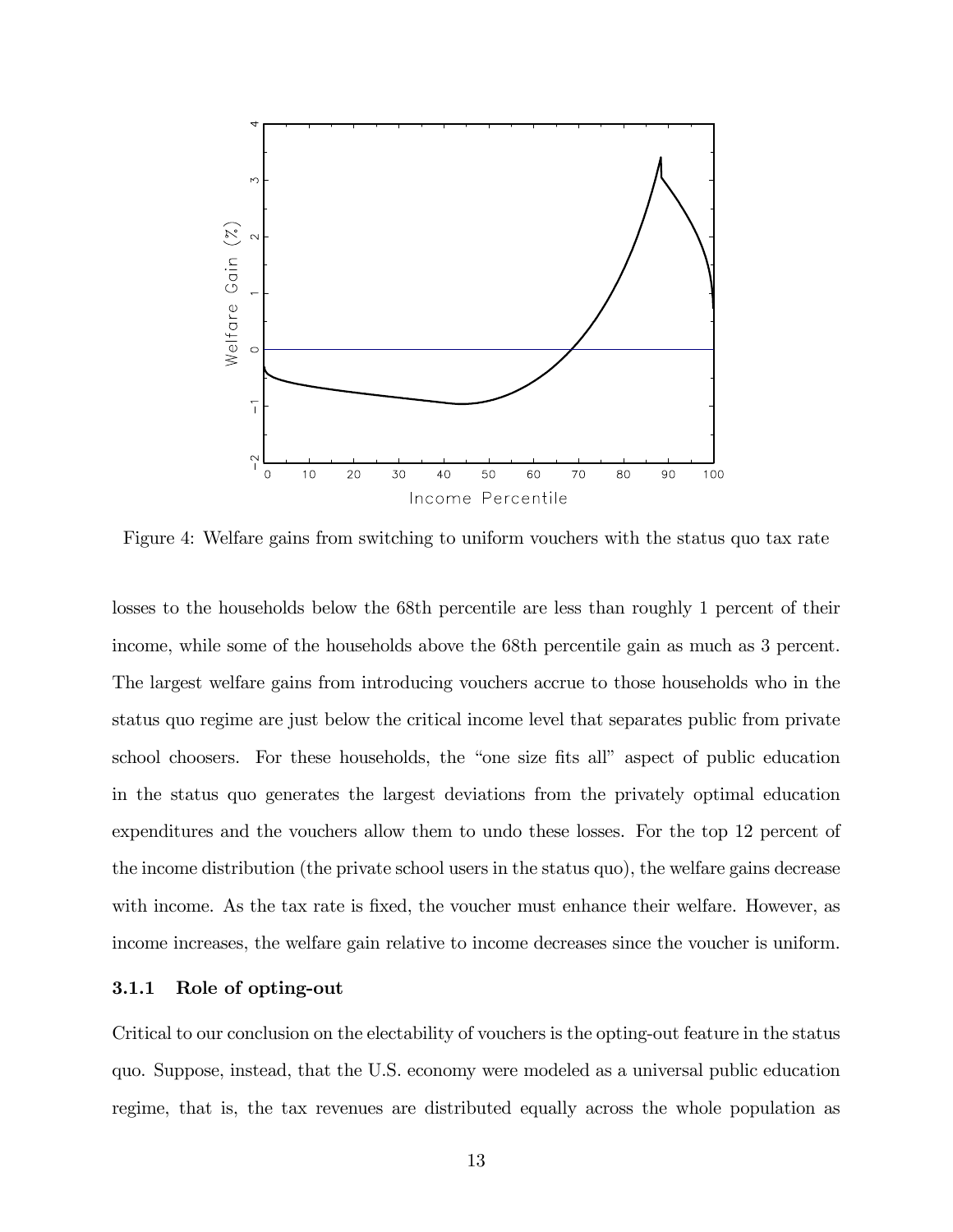public education and no one opt can out. Then,  $N = 1$  and  $e = E = \tau Y$  for all households. (By construction,  $N = 1$  is inconsistent with the observed enrollment in public and private schools.) Given the same tax rate, the voucher amount for each household would be identical to the education spending under universal education. However, household y in the universal public education regime is stuck with the bundle  $c = (1 - \tau)y$  and  $e = \tau Y$ , whereas in the voucher regime, it has the option of increasing  $e$  and decreasing  $c$  subject to overall resources of  $(1 - \tau)y + \tau Y$ . Households for whom the option has positive value would strictly prefer the voucher regime. Clearly, no household is worse off in the voucher regime and some households are better off. Hence, in an election between the universal public education regime and uniform vouchers, the voucher regime would win.

The above argument does not hinge on the exact value of  $\delta$  and  $\sigma$  or on the tax rate. In fact, if we were to recalibrate the model as if the U.S. economy were a universal public education regime, the equilibrium tax would be higher. In order to match the price elasticity and public spending per household, we set  $\delta = 0.016$  and  $\sigma = 1.54$ . Household y's most preferred tax rate solves

$$
\max_{\tau \in [0,1]} \frac{1}{1-\sigma} \left\{ \left[ (1-\tau)y \right]^{1-\sigma} + \delta \left( \tau Y \right)^{1-\sigma} \right\}.
$$

These preferences are single-peaked in  $\tau$  for all  $\sigma$  and the majority voting equilibrium existence theorem in Black (1958) applies. Furthermore, the most preferred tax rate is monotonic in income, so the median income household is the decisive voter for all  $\sigma$ . The equilibrium tax rate in the universal public education regime is 5.82 percent. Again, if we fix the tax rate at 5:82 percent and distribute the revenues equally across households in the form of vouchers, then the voucher regime would be preferred to the universal public education regime.

To summarize, even though the bottom 88 percent receive less in the uniform voucher regime relative to the status quo mixed education regime, only the bottom 68 percent oppose the vouchers. Despite the topping-up option available with vouchers, a majority of households prefer the status quo.<sup>4</sup> If the status quo was not a mixed education regime but a

<sup>&</sup>lt;sup>4</sup>In Appendix B, we examine the sensitivity of our results to alternative preference parameters and income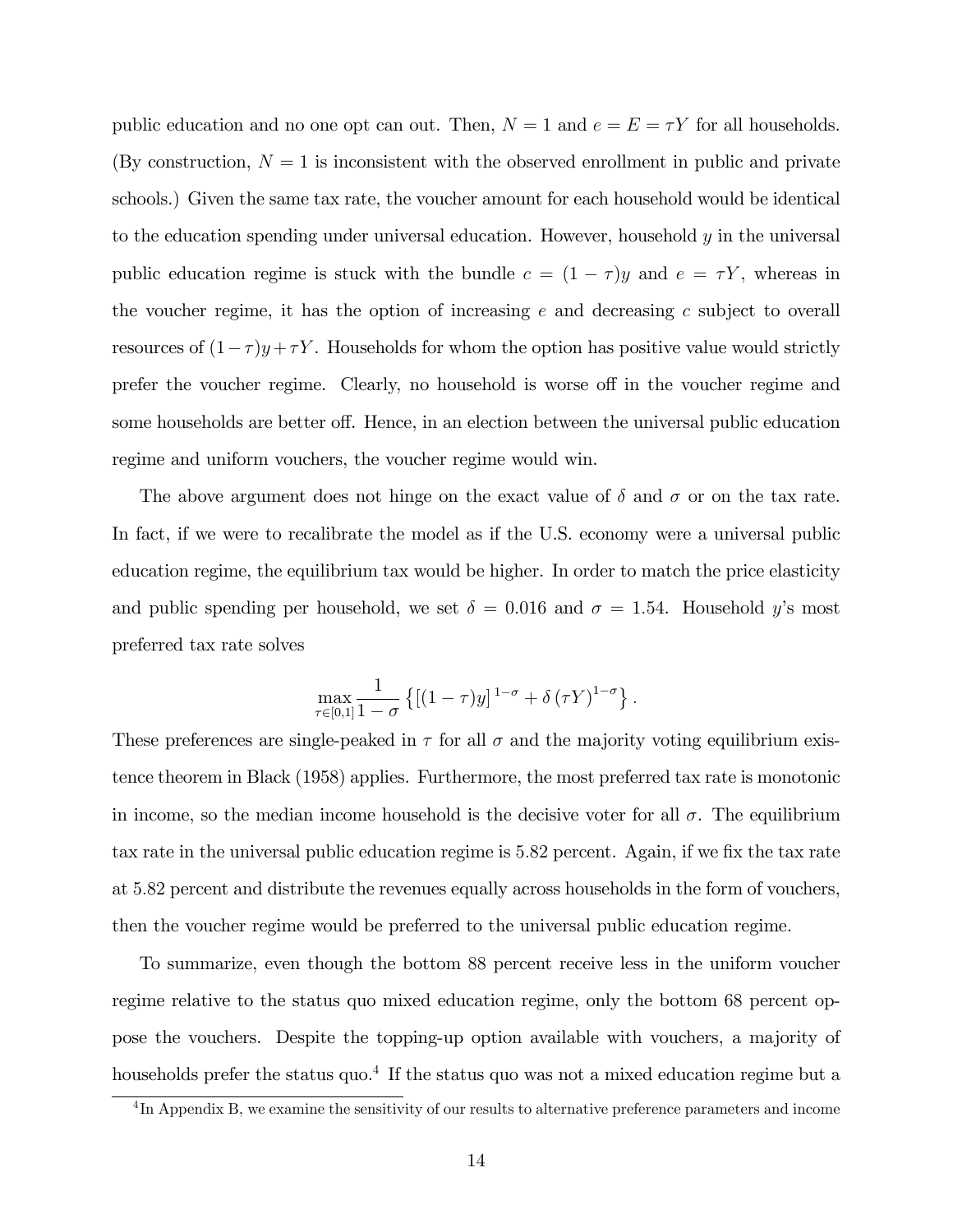universal public education regime instead, then the voucher regime would win at the polls.

Two natural questions arise at this stage. First, since the top 32 percent of the income distribution prefers the voucher regime relative to the status quo, vouchers might be electable if the votes of high-income households carried a greater "weight" relative to others. That is, in contrast to the case where all households vote in the election, suppose that more highincome households participate in the election relative to low-income households, as in the data. In Subsection 3.2, we assign voting probabilities to the households, recalibrate the model parameters, and examine whether the voucher regime defeats the status quo. Second, since public schools are as efficient as private schools in our status quo regime, there are no efficiency gains to eliminating public schools and financing education through vouchers. However, if private schools are more efficient, then there could be gains (and more political support) to financing education via vouchers instead of providing education through public schools. To assess any potential gains, we recalibrate the model in Subsection 3.3 with the assumption that private schools are more efficient than public schools. We then examine whether a switch to a uniform voucher regime is preferred by a majority of households.

#### 3.2 Incomplete Voter Participation

We use data from the 1990 Statistical Abstract of the United States to assign voting probabilities. Table 2 displays voter participation by income quintile. Within quintiles, we assume that the probability of voting is constant.

| Income Quintile                                                                   |  |  |  |
|-----------------------------------------------------------------------------------|--|--|--|
| <b>Proportion Voting</b> $\vert 0.40 \vert 0.48 \vert 0.56 \vert 0.64 \vert 0.72$ |  |  |  |

Table 2: Voter turnout by income quintile

We maintain the same income distribution parameters as in Table 1. We recalibrate  $\sigma$ and  $\delta$  to match the observed price elasticity for public education spending.<sup>5</sup> With  $\sigma = 1.5375$ 

distribution parameters.

<sup>&</sup>lt;sup>5</sup>Solving for equilibria in this case is identical to that where all households vote, except that the identity of the decisive voter must be determined from the income distribution of the voting population instead of that of the full population.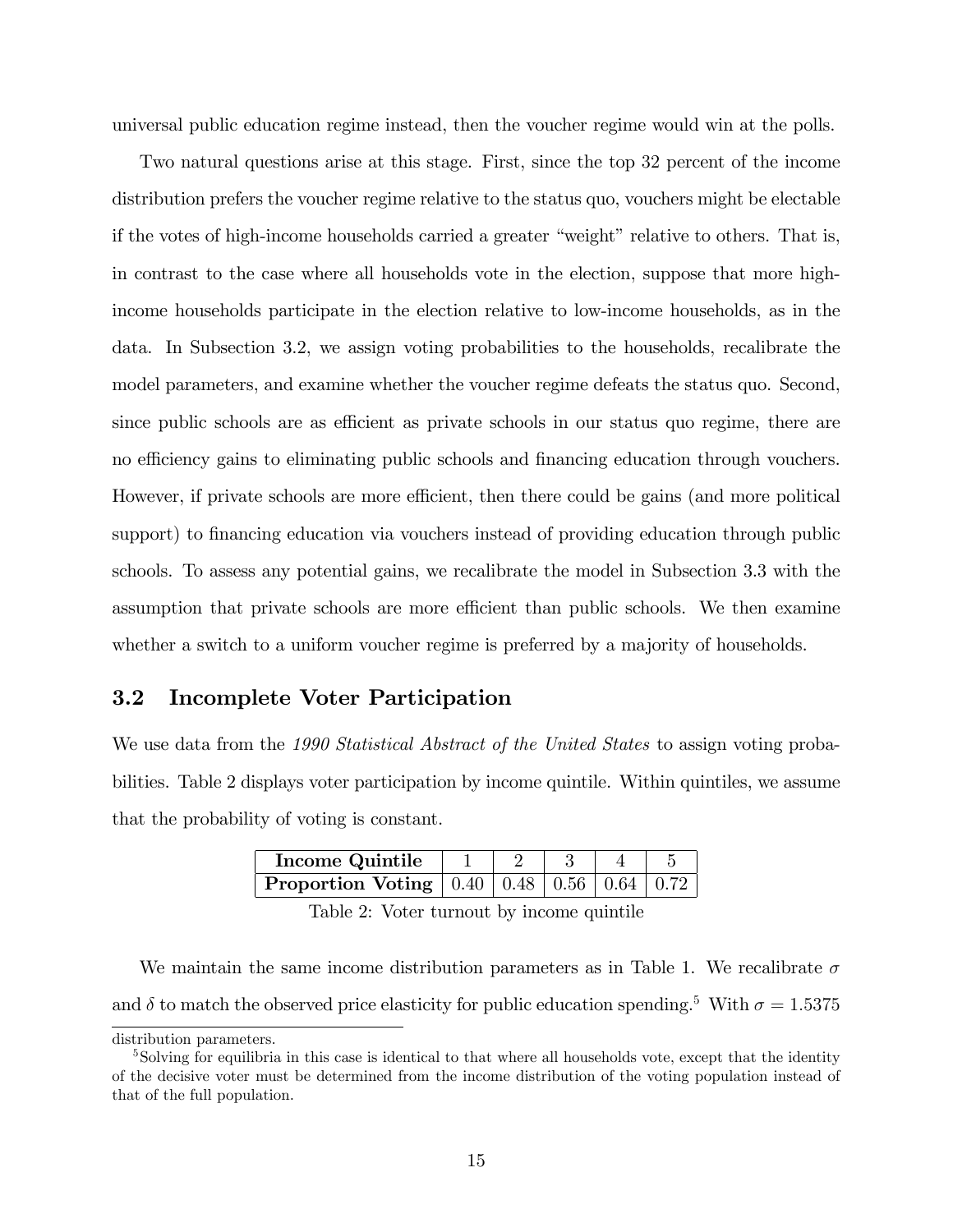

Figure 5: Educational services with the status quo tax rate under partial voter turnout

and  $\delta = 0.0192$  and incomplete voter participation, the equilibrium tax rate is 5.2 percent, compared to 5:18 percent in the calibration under complete voter turnout. The implied education spending per household choosing public education is \$2; 110 and the price elasticity is  $-0.67$  (recall that in the data the corresponding numbers are \$2,111 and  $-0.67$ ). For these parameters, the enrollment in public education is 89 percent, so only 11 percent of the households opt out.

We then fix the tax rate at 5.2 percent and distribute the tax revenues as vouchers uniformly across all households. Figure 5 illustrates the educational services across households. The topping-up option is now valuable to households above the 44th percentile, compared to the 41st percentile under complete voter turnout. The educational services of households above the 51st percentile exceed that in the status quo. Households below the 44th percentile are constrained and their level of educational services is less than that in the status quo.

Figure 6 illustrates the welfare gains/losses across households. Even though the toppingup option is valuable to households above the 44th percentile, households between the 44th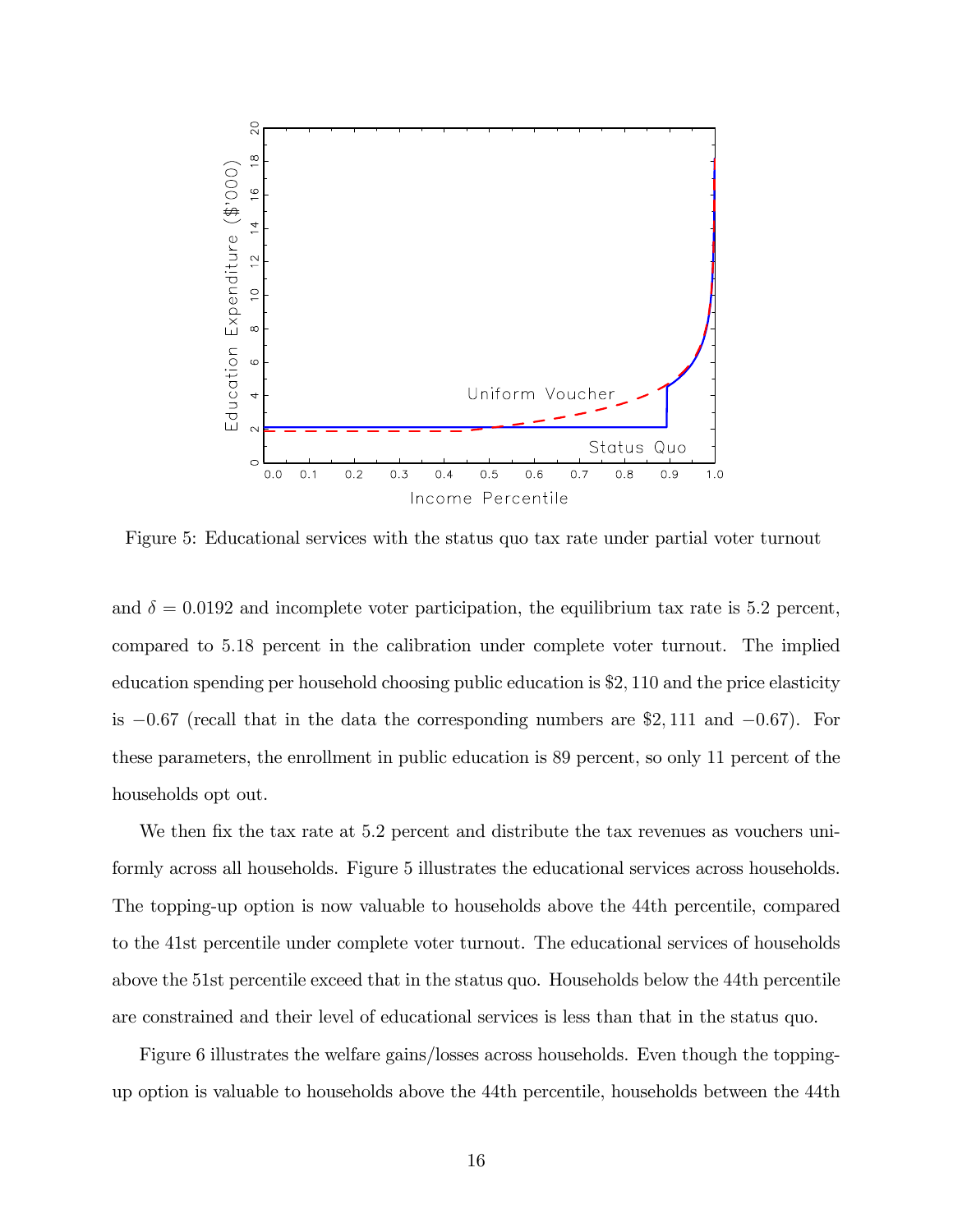

Figure 6: Welfare gains from switching to uniform vouchers with the status quo tax rate under partial voter turnout

and 69th percentiles do not have enough resources to achieve an allocation superior to what they had in the status quo. In an election between the status quo and the uniform voucher regime, with incomplete voter participation, the former is preferred by more than 62 percent of voting households. Incomplete voter participation increases voter support for vouchers by only 6 percent, not enough to tilt the balance of support over the 50 percent hurdle. Thus, despite the fact that higher-income households participate in the election at a disproportionately greater rate than lower-income households, vouchers are defeated in the polls.

### 3.3 Higher Efficiency of Private Schools

The voucher might receive greater support if private schools were more efficient than public schools at delivering education services; see, for example, Hoxby (2000) and Epple and Romano (2008). In this subsection, we change the educational services technology and assume that a unit of tax revenue can be converted into one unit of public educational services but can be converted into more than one unit of private educational services. This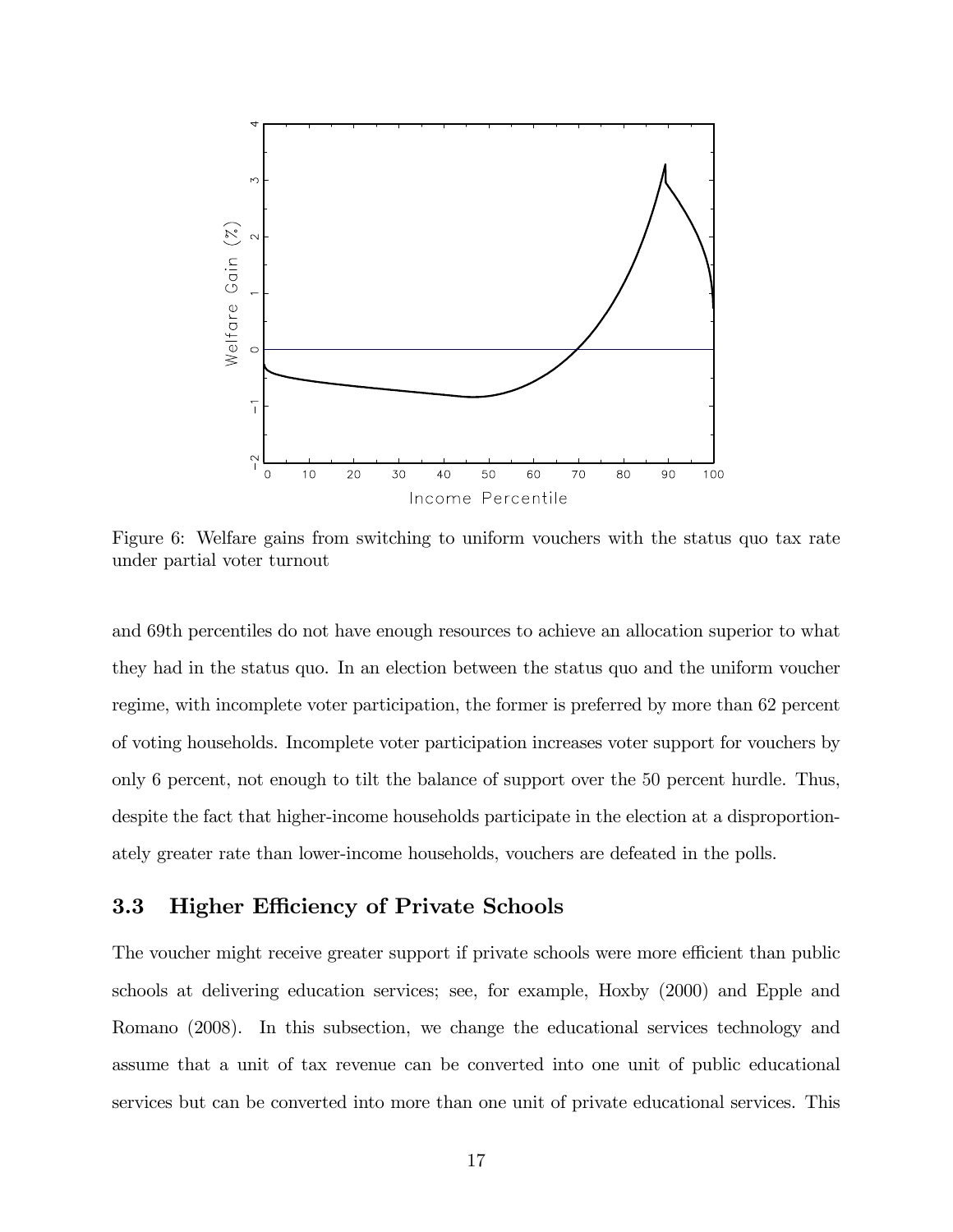involves introducing a price for private school education of  $p < 1$ , so the budget for households contemplating private education will change from (2) to

$$
c + pe = (1 - \tau)y.
$$

The allocations for households choosing public education are unchanged and given by equation (3), while the optimal allocations and indirect utility of households choosing the private alternative are now given by

$$
c = \frac{p^{\frac{1}{\sigma}}}{p^{\frac{1}{\sigma}} + p\delta^{\frac{1}{\sigma}}}(1-\tau)y, \ \ e = \frac{\delta^{\frac{1}{\sigma}}}{p^{\frac{1}{\sigma}} + p\delta^{\frac{1}{\sigma}}}(1-\tau)y;
$$

$$
V(\tau, y \mid private) = \frac{\left\{p^{\frac{1}{\sigma}} + p\delta^{\frac{1}{\sigma}}\right\}^{\sigma}}{p(1-\sigma)}(1-\tau)^{1-\sigma}y^{1-\sigma}.
$$

The lower price on private education implies that the marginal household who was indifferent between the public and private schools will now choose private education, so the enrollment in public schools will be lower, all else constant. Of course, the equilibrium tax rate will change as a result of the changes in the households' school choices.

The uniform voucher proposal is similar to that outlined in Section 2.2, with a budget constraint reflecting the assumed efficiency gains

$$
c + pe = (1 - \tau) y + \tau Y, \quad c \le (1 - \tau) y.
$$

In the voucher regime, each dollar translates into higher educational services for both constrained and unconstrained households. For instance, the allocations for the constrained households are  $c = (1 - \tau)y$ ,  $e = \frac{\tau Y}{n}$  $\frac{y}{p}$ , and the allocations for the unconstrained households are

$$
c = \frac{p^{\frac{1}{\sigma}}}{p^{\frac{1}{\sigma}} + p\delta^{\frac{1}{\sigma}}} \left\{ (1-\tau)y + \tau Y \right\}, \quad e = \frac{\delta^{\frac{1}{\sigma}}}{p^{\frac{1}{\sigma}} + p\delta^{\frac{1}{\sigma}}} \left\{ (1-\tau)y + \tau Y \right\}.
$$

In order to study the effects of these potential efficiency gains we need to recalibrate the model. Based on the evidence in Hoxby (2000) on relative efficiencies of public and private schools in the United States, we set  $p = 0.98$  (the same value is also used by Epple and Romano, 2008). We retain the same income distribution parameters as in our earlier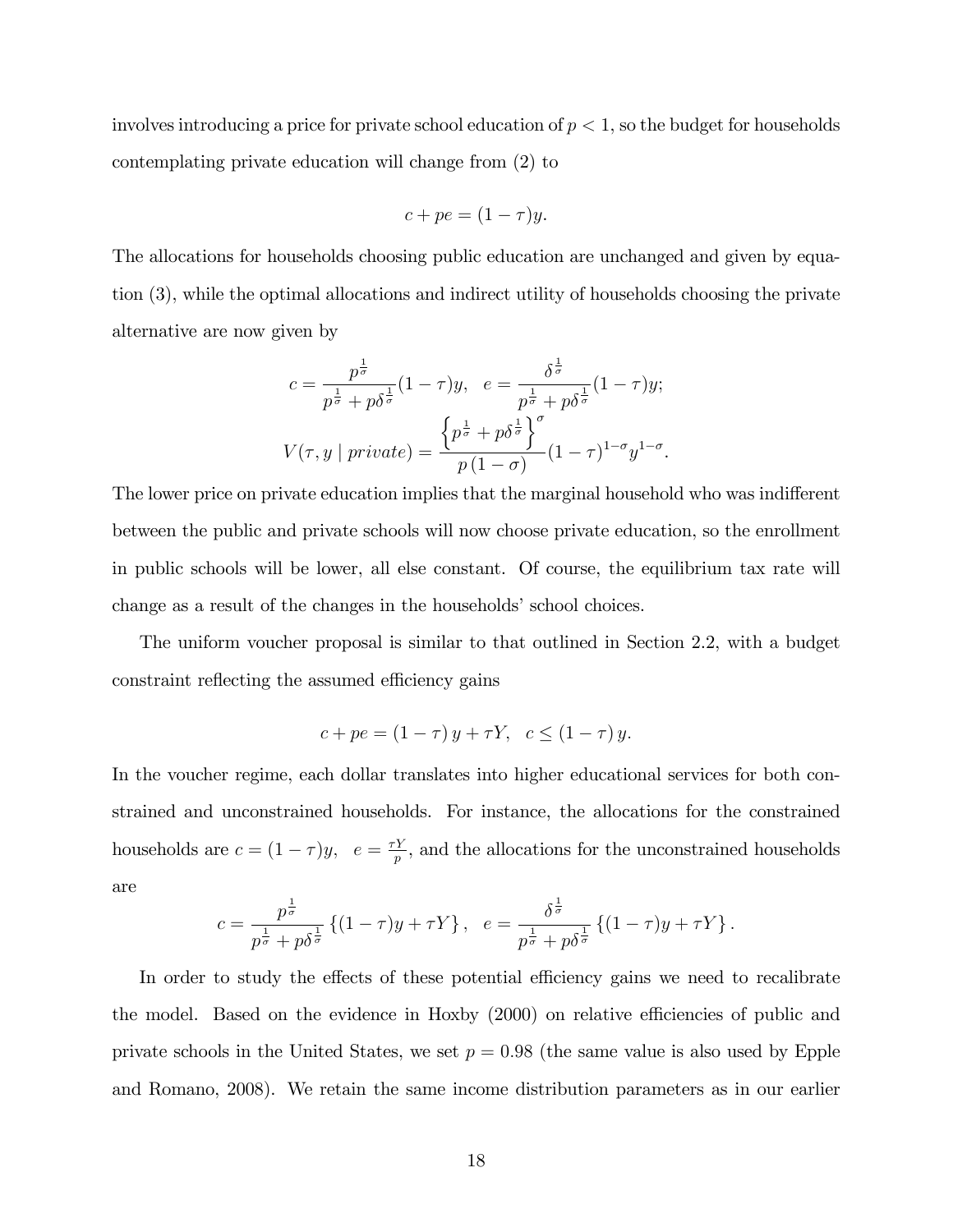

Figure 7: Educational services with the private sector more efficient relative to the public sector

calibration ( $m = 3.36$  and  $s = 0.68$ , see Table 1), but we recalibrate  $\sigma$  and  $\delta$  to deliver the price elasticity of demand and public education expenditures per household in public schools. The resulting parameters are  $\sigma = 1.5395$  and  $\delta = 0.0202$ . With these parameter values, the equilibrium tax rate is 5:12 percent, the public education expenditure per household is \$2,110, and the public education enrollment is 88 percent.

Fixing the tax rate at 5:12 percent in the voucher regime, the results are qualitatively unchanged and summarized in Figures 7 and 8.

As might be expected, the introduction of private school efficiency provides additional support for vouchers; 33:3 percent support the voucher in contrast to 32 percent in the benchmark model where the private and public schools were equally efficient. In terms of welfare gains, the bottom 67 percent of households are worse off with vouchers when private schools are more efficient. Thus, while empirically plausible efficiency differentials provide a small boost of support for vouchers, they are insufficient to overturn the electoral defeat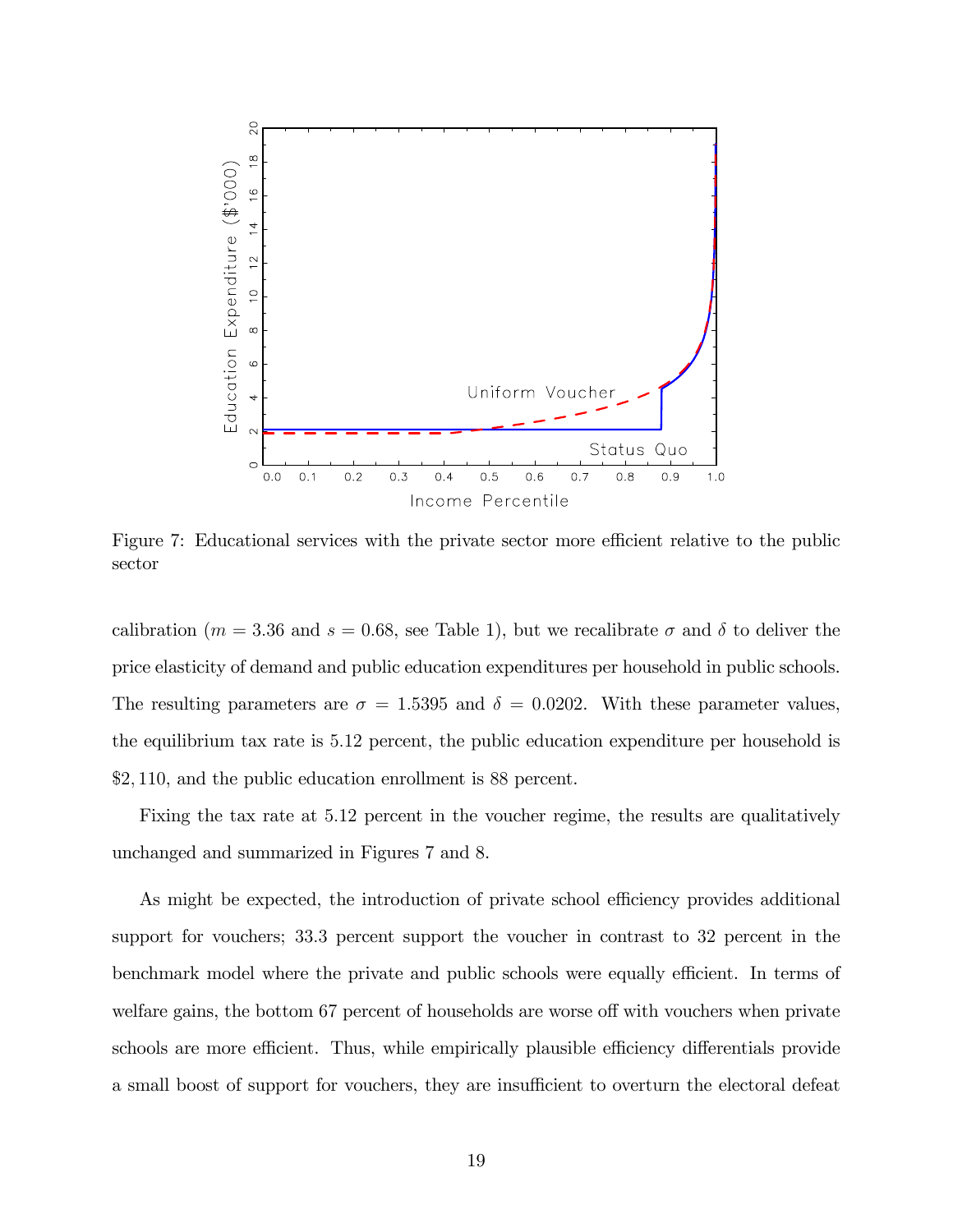

Figure 8: Welfare gains from switching to a uniform regime when the private sector is more efficient relative to the public sector

of vouchers. Clearly, as the efficiency differential increases, the support for vouchers will increase as well.

# 4 Political Support for Vouchers with Endogenous Tax

In the previous section, we held the size of the education spending pie fixed, but distributed the pie differently when we switched from the status quo to the uniform vouchers. The critique by Lucas (1976) would suggest that we should endogenize the tax rate in the voucher regime and then compare with the status quo. Put differently, the decisive household in our model might favor the voucher regime if it accounted for the change in the size of the pie due to the change in the education regime. We examine this possibility below.

The parameters of the status quo are the same as in Table 1, so the majority voting equilibrium tax rate under status quo remains 5:18 percent. Using part (ii) of Proposition 1 to determine the majority voting equilibrium in the uniform voucher regime, we obtain a tax rate of 5:34 percent. Thus, the size of the pie in the uniform voucher regime is larger.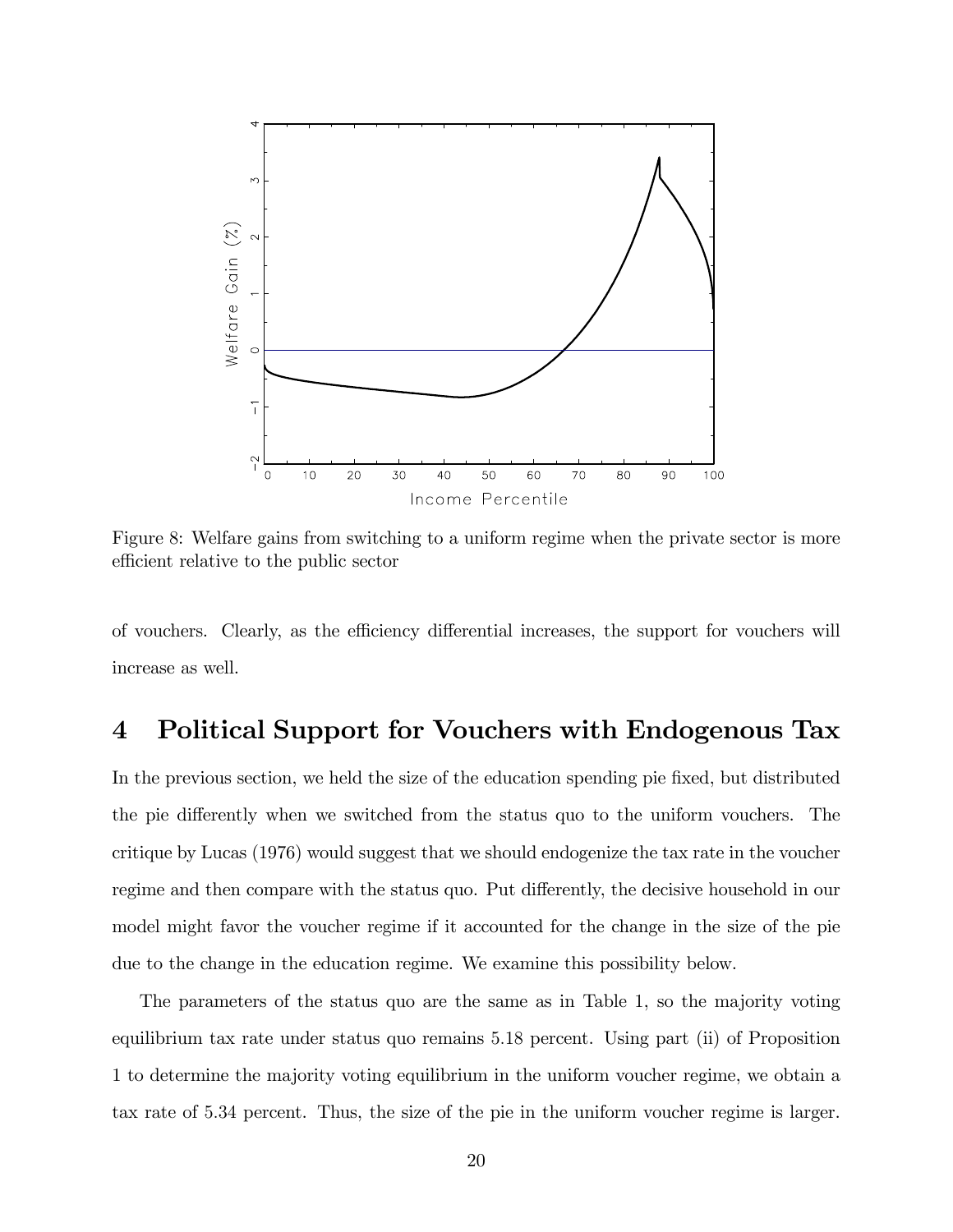

Figure 9: Educational services with endogenous taxes under status quo and uniform voucher regimes

The voting equilibria in both the status quo and the uniform voucher regimes are the ends against the middle equilibria. In the voucher regime, the tax revenue is distributed over more households than in the status quo and as a consequence, all those voting for nonzero taxes vote for a higher tax in the voucher regime. The result is a higher equilibrium tax rate in the voucher regime.

Despite the larger pie, each household receives a voucher less than the public education spending in the status quo  $(\text{$}1, 936)$  versus  $\text{$}2, 126)$ , since the (larger) pie is now distributed among all households instead of just the 88 percent in status quo. Households who are constrained in the voucher regime (as in Figure 1) are clearly worse off since their consumption is less relative to the status quo (due to a higher tax rate) and their educational services are less (due to a lower voucher amount). Figure 9 illustrates the educational services across households. The constrained group constitutes all households below the the 43rd income percentile that choose not to supplement the voucher.

For households between the 43rd and 68th percentiles, their optimal  $(c, e)$  bundle is not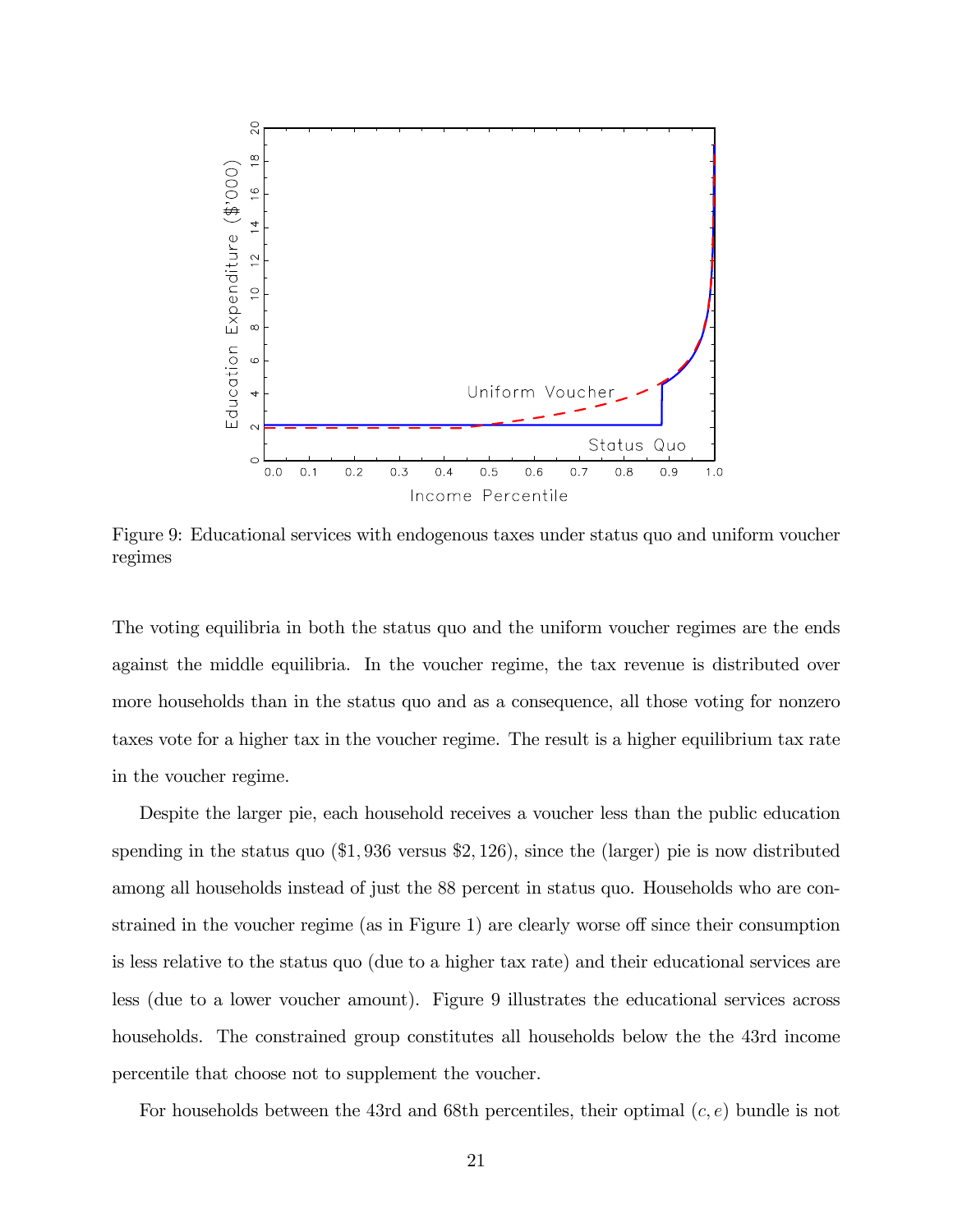

Figure 10: Welfare gains from switching to uniform vouchers with endogenous tax rate

superior to that in the status quo even though they top up the voucher amount by reducing consumption. The lower tax rate in the status quo suggests that households choosing private education might prefer the status quo, but the uniform voucher regime offers  $$1,936$  to these households, whereas the status quo offers zero. However, the higher after-tax income in the status quo more than offsets the voucher amount for the very rich households (above the 99th percentile), so these households are strictly better off in the status quo. As a result, more than 68 percent of households prefer the status quo to the uniform voucher regime. Figure 10 depicts the gains and losses to various households.

Note that while only the top 12 percent choose private education in the status quo, almost the entire top 32 percent prefer the higher tax and the uniform voucher since they can supplement the voucher and attain higher utility.

As in the exogenous tax rate case, the opting-out feature is crucial for the electoral defeat of uniform vouchers in the endogenous tax rate case. If instead of allowing the private school option, public education were universally required, the calibrated parameters in Subsection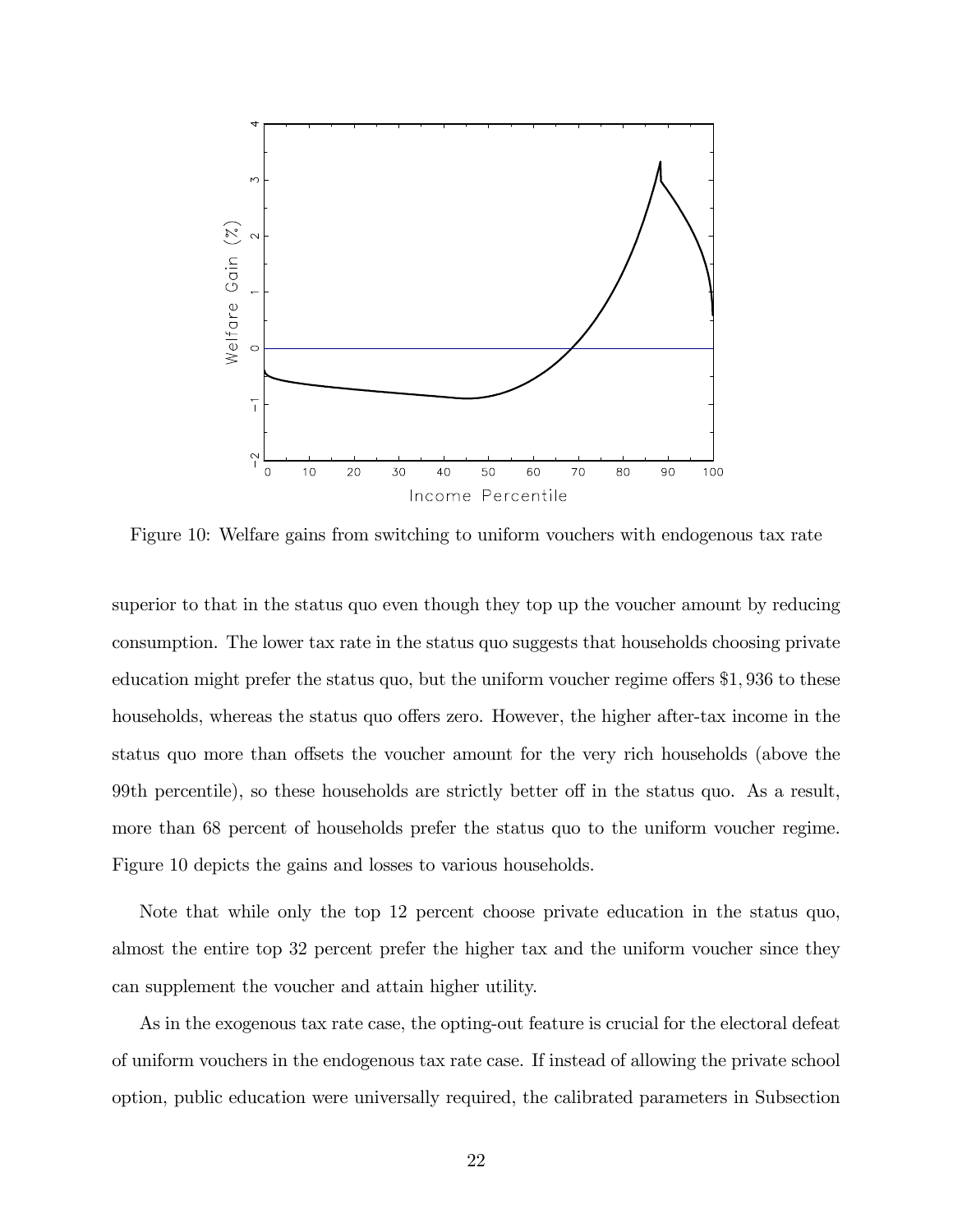3.1.1 would imply that the uniform voucher regime has an equilibrium tax rate of 4:52 percent and a voucher amount of \$1; 639 per household. In a pairwise election between the universal public education regime and the voucher regime, the voucher regime is supported by the bottom 29 percent and the top 37:5 percent of the income distribution. Thus, uniform vouchers will not suffer an electoral defeat against a universal public education regime.

Partial voter turnout, as in Table 2, does not alter the result that the voucher regime is defeated at the polls. With partial voter turnout, the tax rate in the status quo is 5:2 percent (see Subsection 3.2) and the tax rate in the uniform voucher regime is 4:74 percent. The voucher amount is clearly less than the spending per public education household in the status quo  $(\$1, 719$  versus  $\$2, 110)$ . In an election between the status quo and uniform vouchers, the status quo again emerges as the winner, with the poorest 62 percent of voting households supporting it.

Endogenizing the voucher tax rate under the assumption of higher private school efficiency does not qualitatively change the result either. Using the setup from Subsection 3.3, the equilibrium tax rate in the uniform voucher regime is 5:28 percent with a voucher value of \$1; 914. Political support for the voucher regime is virtually unchanged with only the top 33 percent of the income distribution supporting it. Overall, endogenizing the tax rate does not qualitatively change the support for the uniform voucher regime.

### 5 Concluding Remarks

We studied an environment where tax revenues are distributed uniformly across households in the form of education vouchers. We calibrated the status quo mix of public and private education to the U.S. data. When we distribute the status quo tax revenues as uniform vouchers, the vouchers do not have a majority support to replace the status quo. Our result is robust to a partial turnout in elections: even if richer households participate in elections at a higher rate relative to poorer households, vouchers suffer an electoral defeat. Our result is also robust to an empirically plausible efficiency differential between public and private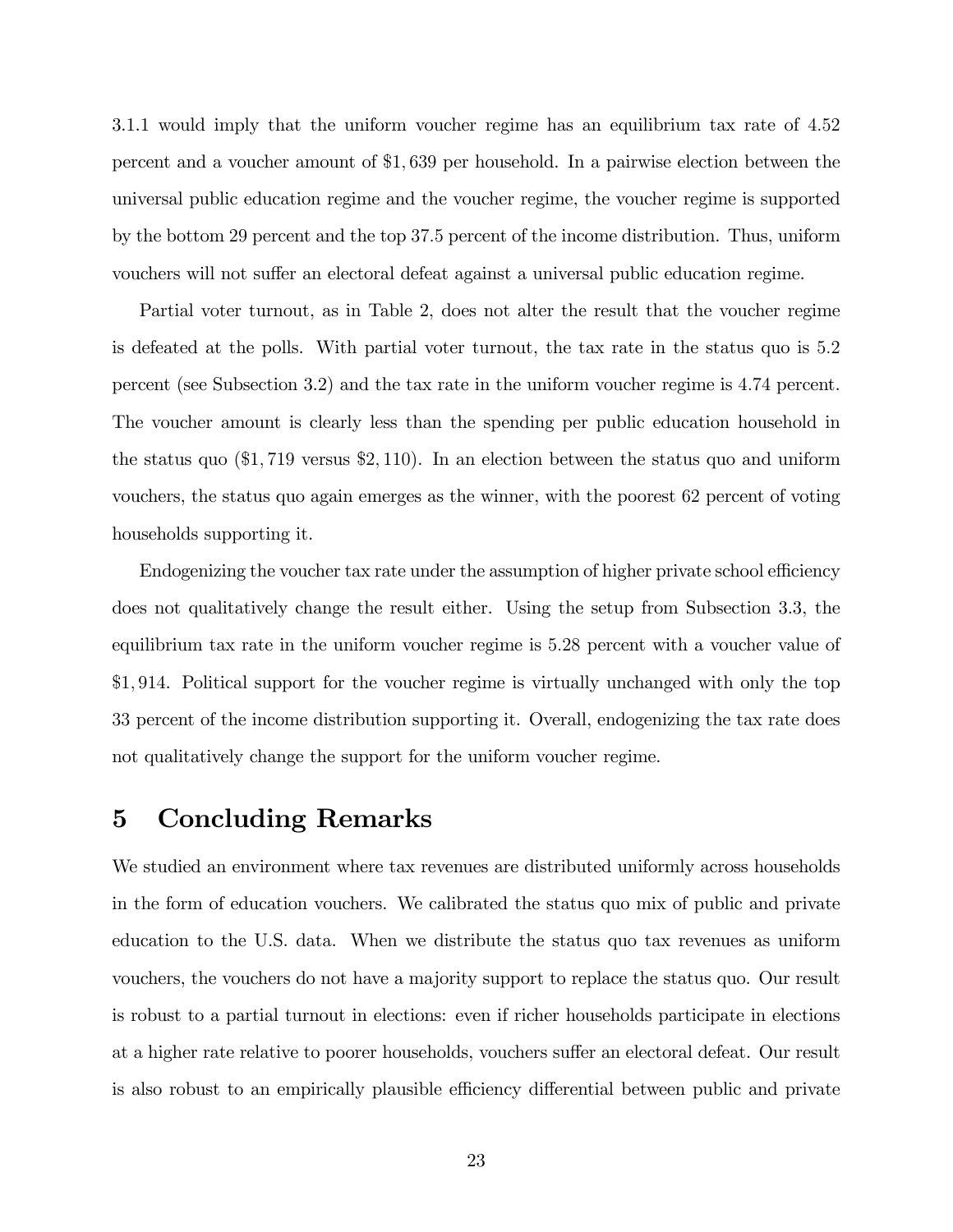schools. Critical to the electoral defeat result is the opting-out feature in the status quo: Rich households can opt out of public education altogether and send their children to private schools.

Opposition to uniform vouchers in our model comes from most of the households who choose public education in the status quo (opposition comprises the bottom 68 percent in our benchmark calibration). This opposition could be overcome by distributing the status quo tax revenues as vouchers to fewer households instead of distributing to all households. For instance, in our benchmark calibration, the status quo tax revenues are available to 88 percent of households (the ones who chose public education), so distributing these revenues as vouchers to only 50 percent of these households would clearly generate majority support for vouchers. A more general approach to secure electoral victory for vouchers might be to abandon uniform vouchers and use means-tested vouchers instead. This is the approach we follow in related research. It is an open question whether majority-preferred policies on means testing and tax rate beat the status quo.

We have not explicitly included housing in our model. First, to the extent that public education is financed by local property taxes, a switch to a voucher regime could affect property values and, hence, the tax revenues available to fund education vouchers. However, the reliance of public education funding on local tax revenues has been declining in the United States. For instance, in 2006-07, in 40 of the 50 states, nonlocal sources financed more than 50 percent of the expenditures on K-12 public education. When measured in terms of student enrollment, 82 percent of the students enrolled in public schools were in states where the nonlocal financing is more than 50 percent (see Figure 11). Second, the voucher regime's effect on property values could affect the political support for the regime; see, for example, Brunner and Sonstelie (2003). Presumably the change in housing wealth a§ects the private consumption of housing services and other goods. Our model captures the trade off between a publicly provided good and all other private goods and services. The private consumption good in our model implicitly includes housing services, so the effect of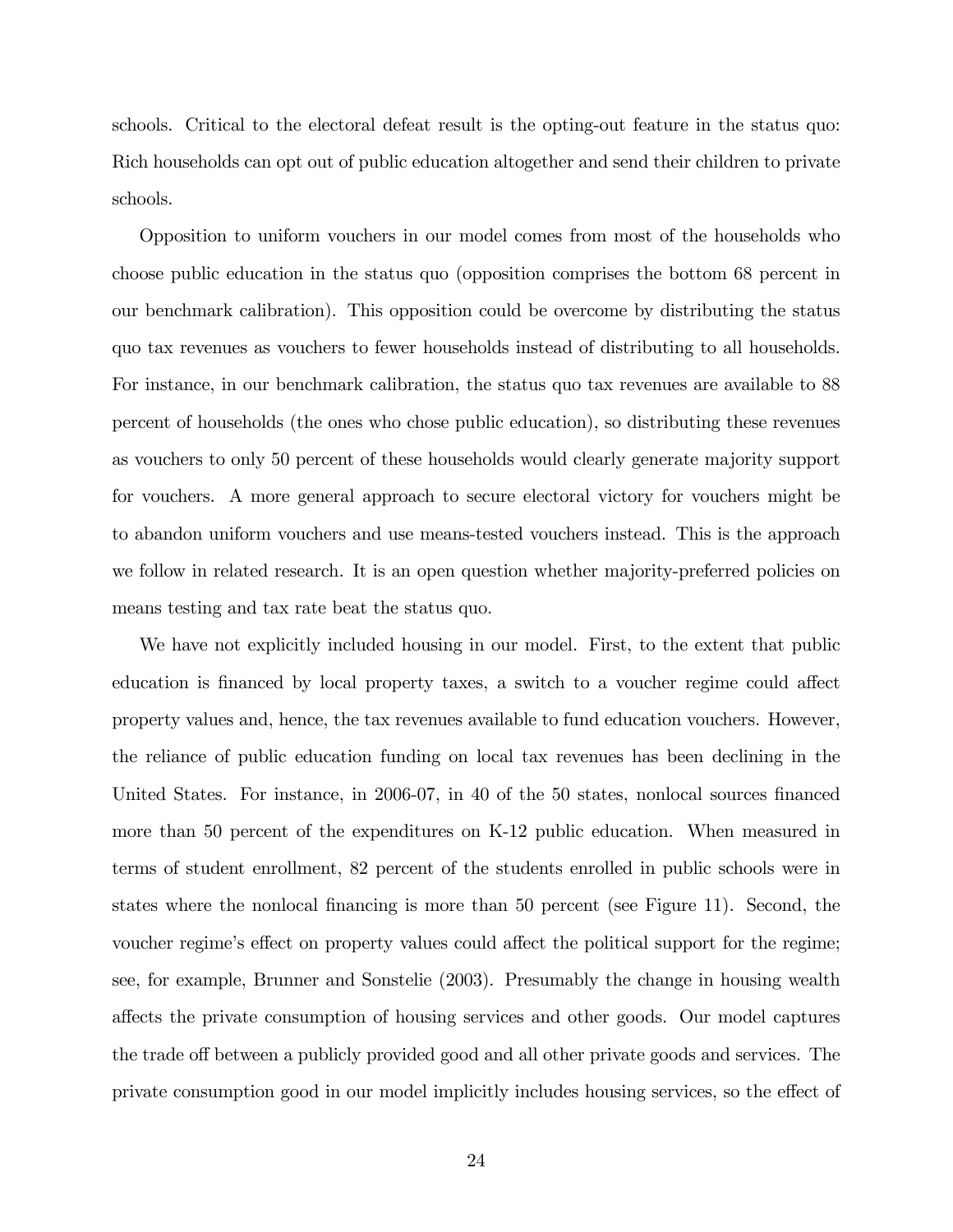

Figure 11: The role of local finance by enrollment and across states in the U.S.

a switch to the voucher regime on private consumption of housing services and other goods has been accounted for in the model. On the empirical front, Cooper (2009) shows that for most households, changes in housing wealth have negligible effects on consumption.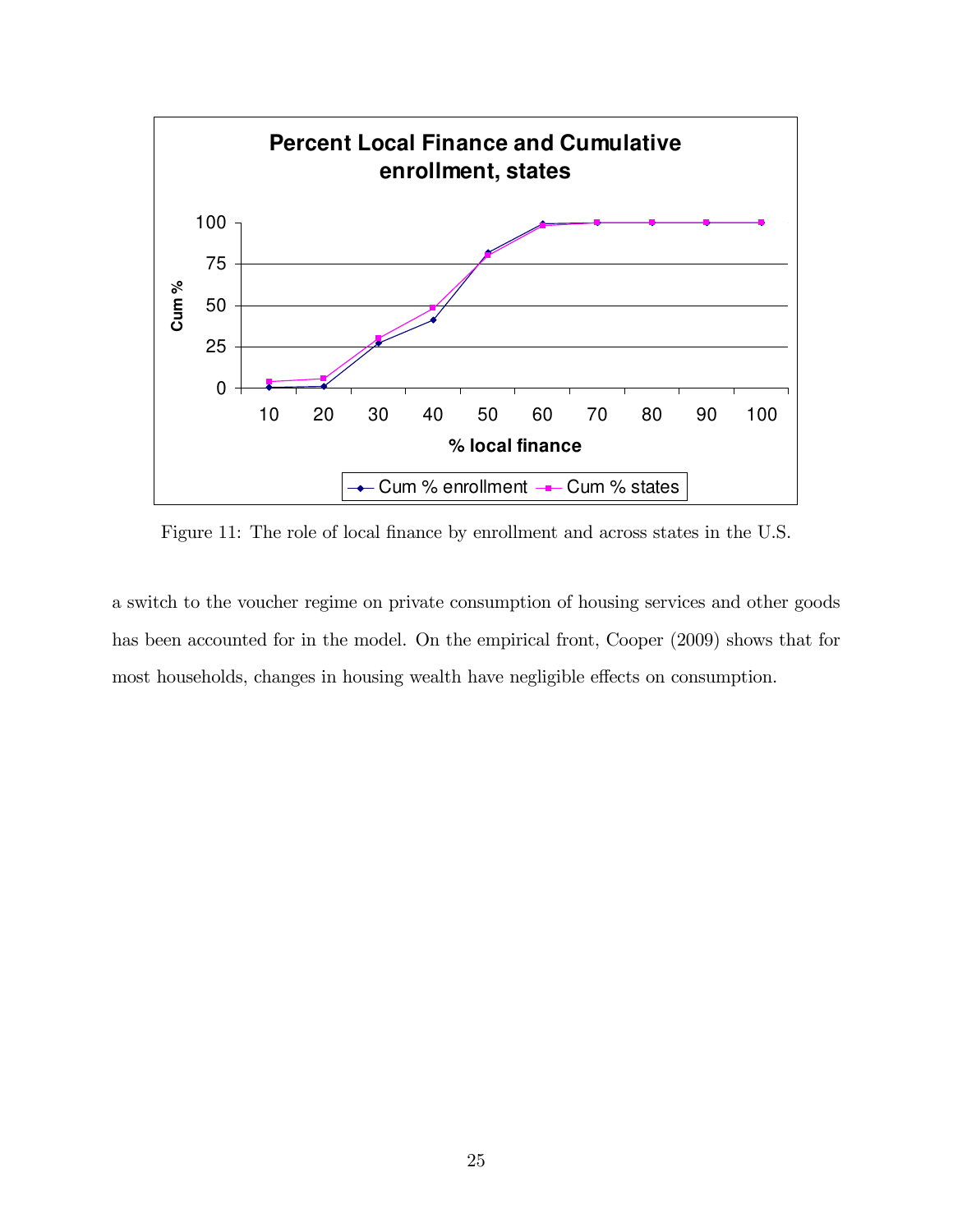# Appendix A Proofs

**Proof of Proposition 1.** (i) All households with  $y > Y$  prefer a tax rate of  $\tau = 0$  since their tax payments,  $\tau y$ , exceed the voucher amount. Furthermore, the indirect utility for households is declining in  $\tau$ . To establish the single-peakedness for households with  $y \leq Y$ , define two functions – V and  $\overline{V}$ :

$$
\underline{V}(y;\tau) \equiv u((1-\tau)y,\tau Y); \quad \overline{V}(y;\tau) \equiv u(\overline{c}((1-\tau)y+\tau Y),\overline{e}((1-\tau)y+\tau Y)),
$$

where the functions  $\bar{c}$  and  $\bar{e}$  describe interior solutions given resources  $(1 - \tau) y + \tau Y$  and no additional constraints. Clearly,  $\underline{V} \leq \overline{V}$  since the resource constraint is the same, but  $\underline{V}$  has an additional constraint on educational expenditure. Define  $\overline{\tau}(y)$  such that  $\underline{V}(y;\overline{\tau}) = \overline{V}(y;\overline{\tau})$ , that is, at  $\bar{\tau}$  household y's interior choice of educational expenditure is exactly the same as the voucher amount (or, the voucher constraint is just barely binding). It is easy to see that there is a unique  $\overline{\tau}(y)$  (set  $(1 - \tau) y = \overline{c} ((1 - \tau) y + \tau Y)$  and solve for  $\tau$ ). Clearly, for a tax rate higher than  $\bar{\tau}$ , household y would be constrained. We can then write the indirect utility of household  $y$  as

$$
V(y; \tau) = \begin{cases} \overline{V}(y; \tau) & \text{if } \tau < \overline{\tau}(y) \\ \underline{V}(y; \tau) & \text{if } \tau \ge \overline{\tau}(y) \end{cases} . \tag{6}
$$

For household  $y < Y$ ,  $\overline{V}$  is increasing in  $\tau$ . For this household, it is also easy to see that V is strictly concave in  $\tau$ . Thus, the indirect utility for household y,  $V(y; \tau)$ , is (i) the same as  $\overline{V}(y; \tau)$  for  $\tau < \overline{\tau}(y)$  and, hence, increasing and (ii) the same as  $\underline{V}(y; \tau)$  for  $\tau \geq \overline{\tau}(y)$ and, hence, strictly concave. At  $\overline{\tau}(y)$ , by construction,  $\underline{V} = \overline{V}$ , so there is no discontinuity in  $V(y; \tau)$  at  $\overline{\tau}(y)$ .

Now, V is single-peaked at  $\hat{\tau}(y)$ , where  $\hat{\tau}(y)$  is the unique solution to

$$
yu_1((1 - \tau) y, \tau Y) = Yu_2((1 - \tau) y, \tau Y).
$$

Furthermore,  $\hat{\tau}(y) > \overline{\tau}(y)$ . This is because (i) at  $\tau = \overline{\tau}(y)$ ,  $u_1 ((1 - \tau) y, \tau Y) = u_2 ((1 - \tau) y, \tau Y)$ since household y's optimal choice (based on  $\overline{V}$ ) of consumption is exactly the after-tax income and educational expenditure is exactly the voucher amount and (hence) (ii)  $\frac{\partial V}{\partial \tau}$  $\Big|_{\tau = \overline{\tau}(y)} =$  $u_1 ((1 - \overline{\tau}(y)) y, \overline{\tau}(y) Y) \{Y - y\} > 0$  for all  $y < Y$ .

Thus,  $V(y; \tau)$  is single-peaked for all households. Existence of a majority voting equilibrium follows from Black (1958).

(ii) We have already established that the most preferred tax rate of households with  $y > Y$ is zero. Now, suppose that the decisive voter is not constrained. Then,  $u_1(c, e) = u_2(c, e)$ where  $c < (1 - \tau) y_d^U$  and  $e > \tau Y$ . Consider an increase in  $\tau$ . Then, the decisive voter would be better off with a higher  $\tau$ , as long as his choice of consumption is not constrained by his after-tax income. Hence, his most preferred tax rate has to be such that  $\hat{c} = (1 - \hat{\tau}(y_d^U))y_d^U$ and  $\hat{e} = \hat{\tau}(y_d^U)Y$ . The most preferred tax rate solves the problem of max  $u((1 - \tau)y_d^U, \tau Y)$ .

(iii)  $\hat{\tau}(y)$  is decreasing in y for  $\sigma < 1$ , invariant to y for  $\sigma = 1$  and increasing in y for  $\sigma > 1$ . Hence, for  $\sigma \leq 1$ , household  $y_m$  is the decisive voter, whereas for  $\sigma > 1$  the decisive voter is defined by  $1 - F(Y) + F(y_d^U) = 0.5$ .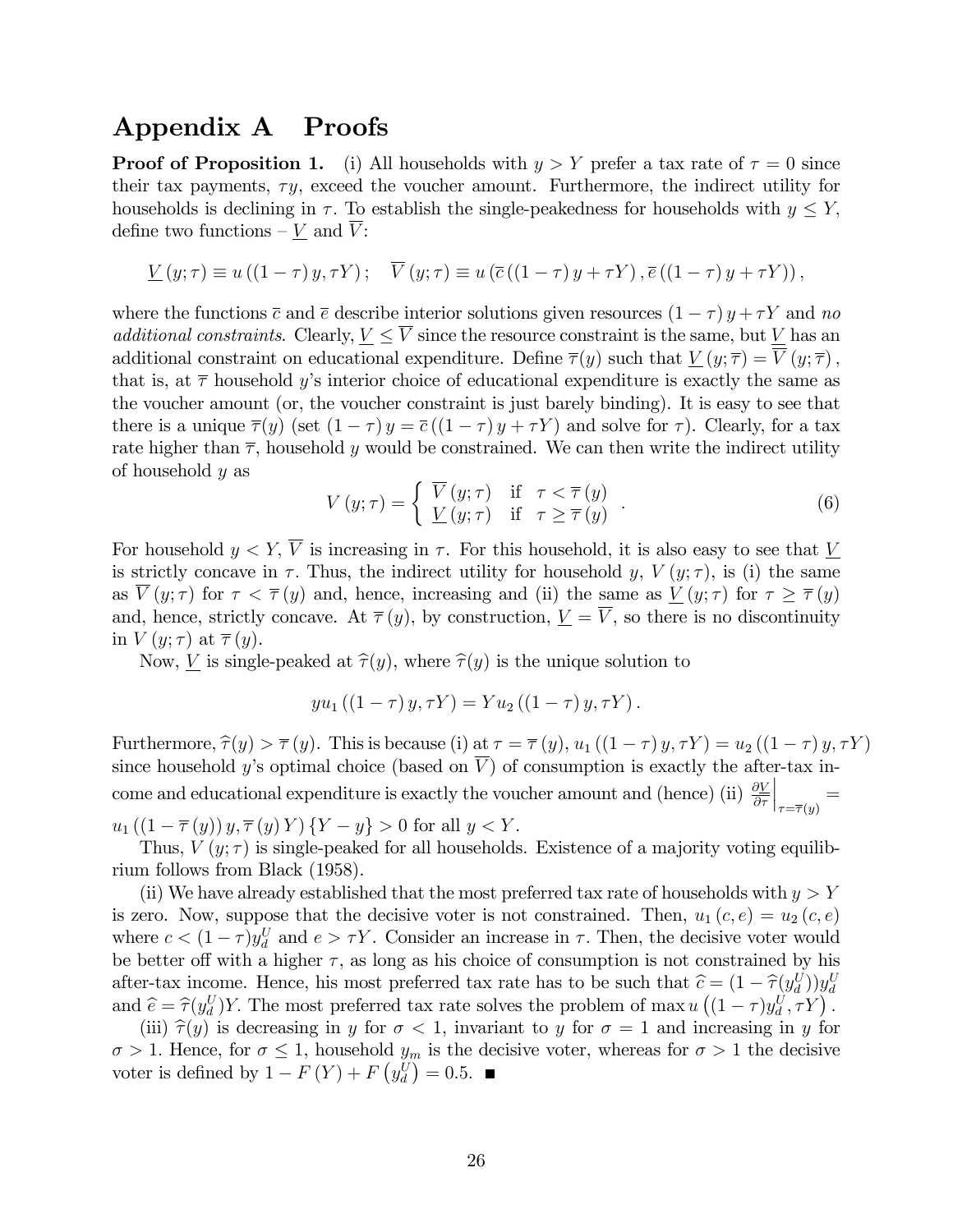# Appendix B Sensitivity Analysis

In this section, we examine whether our results in Section 3 are robust to alternative parameterizations about preferences and income distribution. We begin with different values for the preference parameters  $\sigma$  and  $\delta$  while maintaining the benchmark *lognormal* (3.36, 0.68<sup>2</sup>) income distribution. We consider three sets of values for  $(\sigma, \delta)$ , each roughly matching public education expenditure per household of \$2; 111 and one of three implied price elasticities of demand for education when evaluated at the mixed education regime equilibrium. These values are displayed in Table 3, along with the results of elections between the status quo and uniform vouchers. (The benchmark parameters  $\sigma = 1.54$  and  $\delta = 0.02$  are also included in the table for comparison.)

| $\sigma$ |       | Price Elasticity | $\%$ Voting for vouchers |
|----------|-------|------------------|--------------------------|
| 2.200    | 0.006 | $-0.500$         | 40.3                     |
| 1.540    | 0.020 | $-0.670$         | 31.4                     |
| 0.790    | 0.111 | $-1.250$         | 25.4                     |
| 0.650    | 0.155 | $-1.500$         | 23.6                     |

Table 3: Election results for alternative preference parameters

We now change the parameters of the income distribution while maintaining our benchmark preference parameter values of  $\sigma = 1.54$  and  $\delta = 0.02$ . Under the lognormal income distribution, mean income is given by  $Y = \exp(m + s^2/2)$ . We fix mean income at the benchmark value  $Y = \exp(3.36 + 0.68^2/2) \approx 36.278$  and perform mean-preserving spreads of the income distribution using  $m = 3.36 + 0.68^2/2 - \theta^2/2$  for two different values of  $\theta$ . The different combinations of s and m in Table 4 imply the same mean income but different median incomes. (As is well known for the lognormal distribution, inequality is increasing in  $s.$ )

| $\cdot$ S          | m     |          |              | Median $y \mid$ Gini $\mid$ % Voting for vouchers |
|--------------------|-------|----------|--------------|---------------------------------------------------|
| 0.430              | 3.499 | \$33,072 | 0.239        | 35.5                                              |
| $0.680 \mid 3.360$ |       | \$28,789 | $\mid 0.385$ | 31.4                                              |
| 0.930              | 3.159 | \$23,540 | 0.489        | 30.2                                              |

Table 4: Election results for alternative income distribution parameters

We see that our principal findings on the electability of vouchers in Section 3 are robust to variations in income inequality. The uniform voucher regime is unable to garner a majority of the votes against the status quo.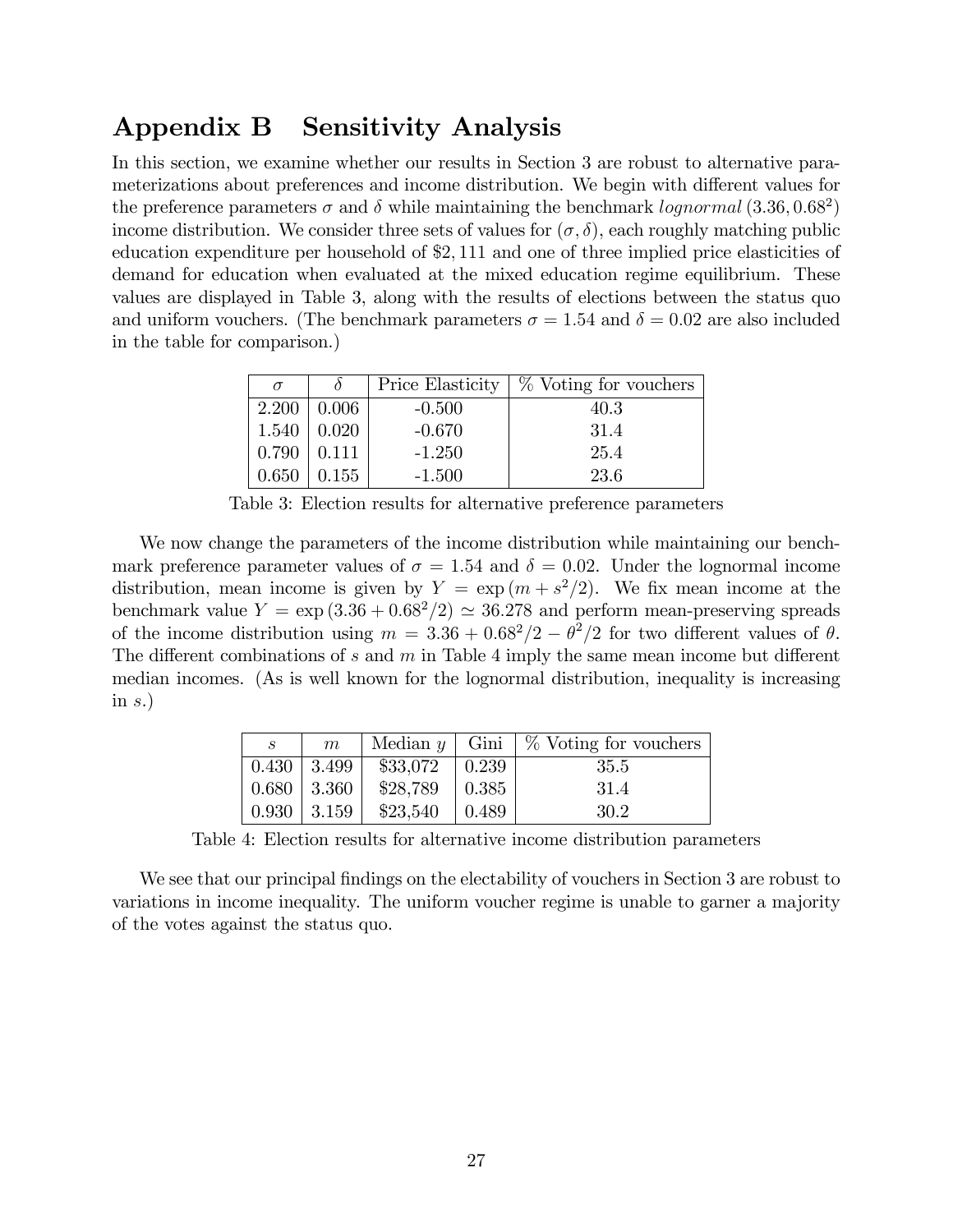# References

- [1] Bearse, P., Glomm, G. and Ravikumar, B., 2000, "On the Political Economy of Means-Tested Vouchers," European Economic Review, 44:904-15.
- [2] Black, D., 1958, The Theory of Committees and Elections, Cambridge: Cambridge University Press.
- [3] Brunner, E. and Sonstelie, J., 2003, "Homeowners, Property Values, and the Political Economy of the School Voucher," Journal of Urban Economics, 54:239-57.
- [4] Carnoy, M., 1997, "Is Privatization Through Education Vouchers Really the Answer? A Comment," World Bank Research Observer, 12:105-16.
- [5] Cohen-Zada, D. and Justman, M., 2003, "The Political Economy of School Choice: Linking Theory and Evidence," Journal of Urban Economics, 54:277-308.
- $[6]$  Cohen-Zada, D. and Justman, M., 2005, "The Religious Factor in Private Education," Journal of Urban Economics, 57:391-418.
- [7] Cooper, D., 2009, "Impending U.S. Spending Bust? The Role of Housing Wealth as Borrowing Collateral,î Federal Reserve Bank of Boston, Public Policy Discussion Paper No. 09-9. http://ssrn.com/abstract=1520576
- [8] Epple, D. and Romano, R., 1996, "Ends Against the Middle: Determining Public Service" Provision When There Are Private Alternatives," Journal of Public Economics, 62:297-325.
- [9] Epple, D. and Romano, R., 2008, "Educational Vouchers and Cream Skimming,"  $In$ ternational Economic Review, 49:1395-1435.
- [10] Ferreyra, M., 2007, "Estimating the Effects of Private School Vouchers in Multi-District Economies," American Economic Review, **97**:789-817.
- [11] Friedman, M., 1962, Capitalism and Freedom, Chicago: University of Chicago Press.
- [12] Glomm, G. and Ravikumar, B., 1998, "Opting Out of Publicly Provided Services: A Majority Voting Result," Social Choice and Welfare, 15:187-99.
- [13] Hoxby, C. M., 2000, "Does Competition Among Public Schools Benefit Students and Taxpayers? Evidence from Natural Variation in School Districting," American Economic Review,  $90:1209-1238$ .
- [14] Hoyt, W. H. and Lee, K., 1998, "Educational Vouchers, Welfare Effects, and Voting," Journal of Public Economics, 69:211-228.
- [15] James, E., 1987, "The Public-Private Division of Responsibility for Education: An International Comparison," Economics of Education Review, 6:1-14.